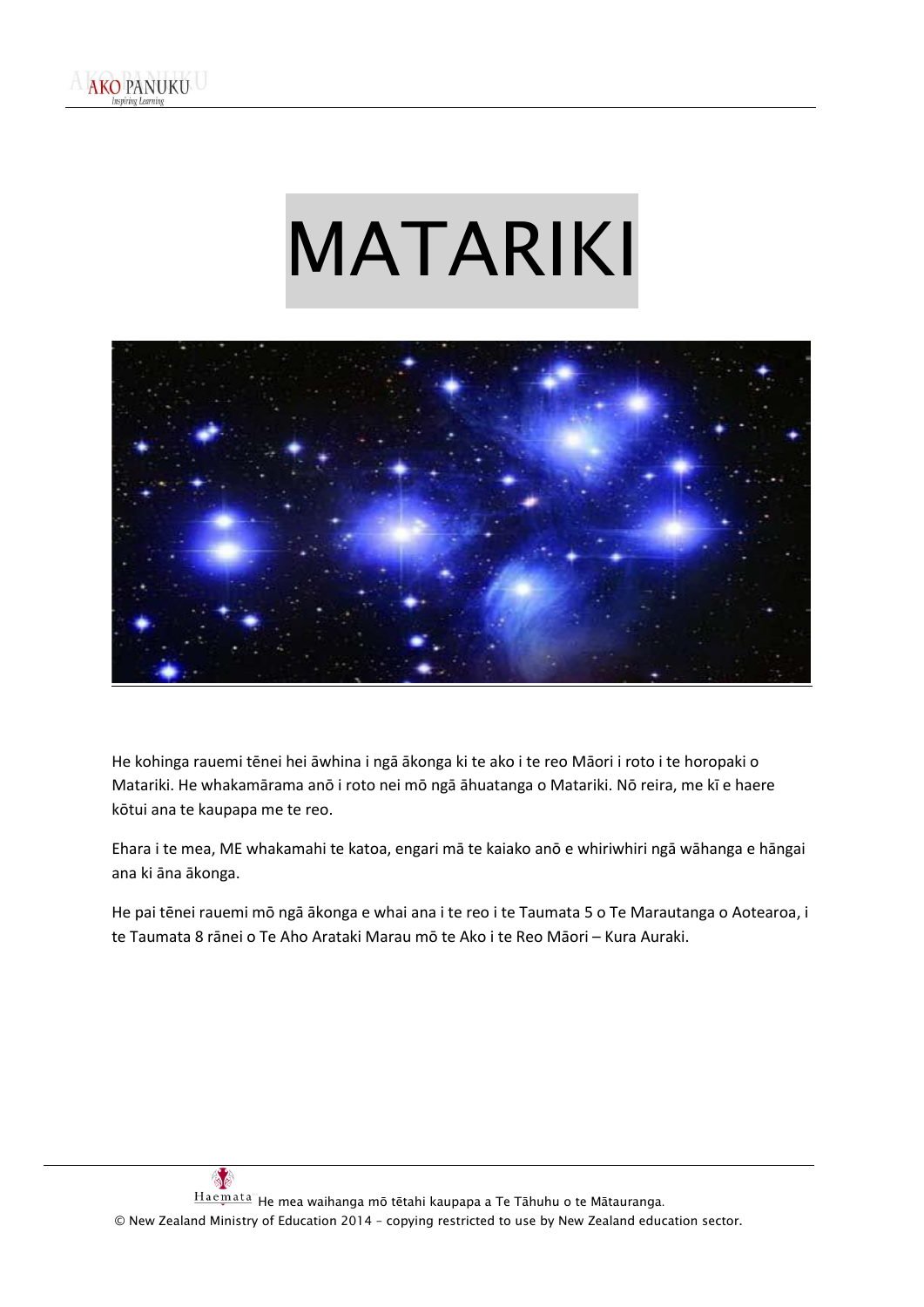# HEI MAHI 1: He Whakahoki i te Kupu Tika ki te Wāhi Tika

Kua hūtia ake ētahi o ngā kupu o te kōrero nei mō te mahi māra. Āta pānuitia ngā kōrero, ka whakahoki atu ai i tēnā, i tēnā kupu ki tōna wāhi tika. Anei ngā kupu i hūtia ake, hei whakatō anō māu ki te tuhinga.

| ake   | ai    | ao     | ērā     | he       |
|-------|-------|--------|---------|----------|
| ka    | kāore | kātahi | katohia | ki       |
| mā    | me    | noa    | oneone  | purapura |
| pēnei | rangi | tā     | taha    | tango    |
| te    | tika  | tīmata | tonu    | wai      |

### He Kōrero Māmā Mō Te Whakatipu Kai

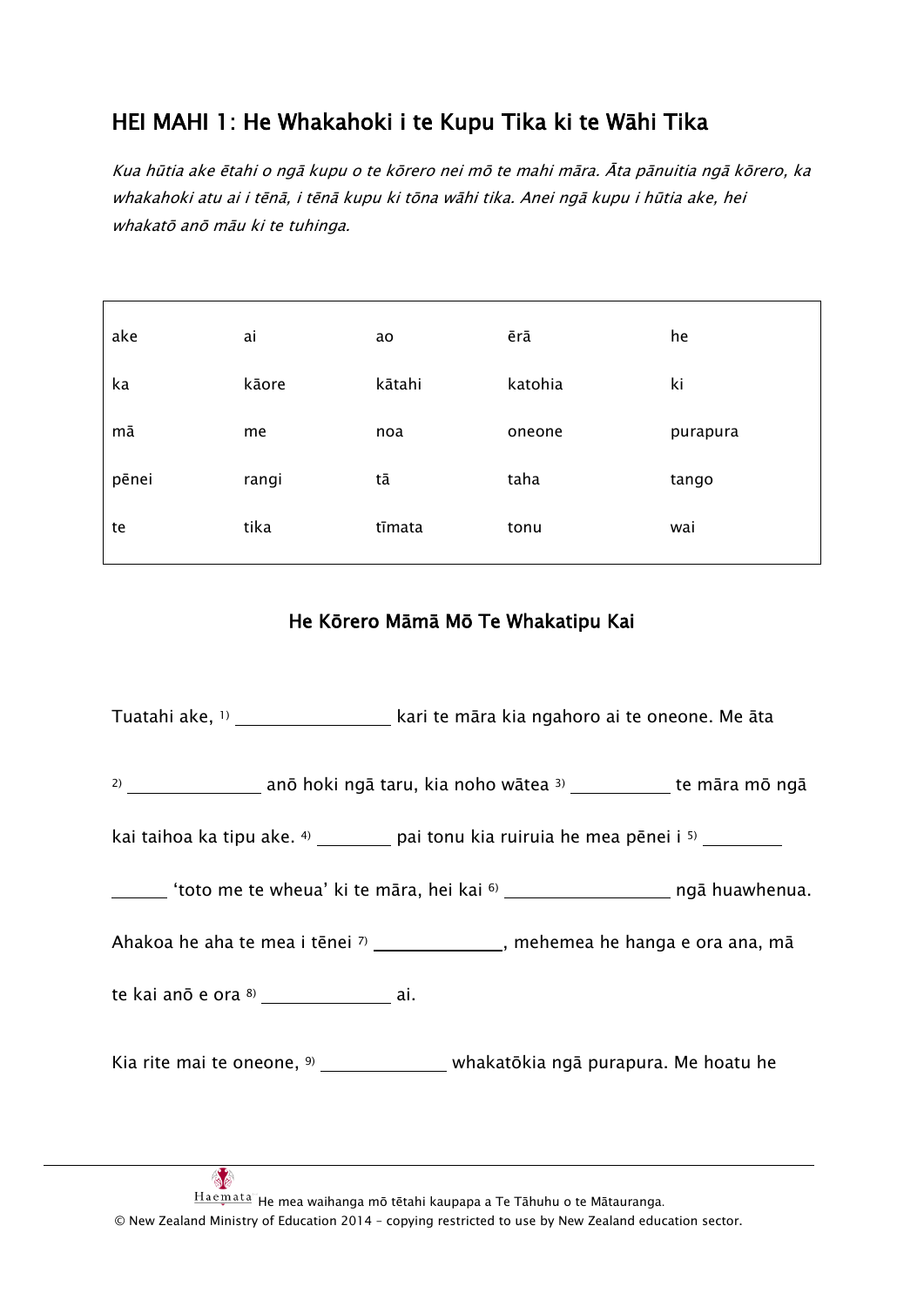|                                                                                         | <sup>10)</sup> (kia iti nei), hei whakaoho i ngā purapura. I ngā <sup>11)</sup> ___________________          |
|-----------------------------------------------------------------------------------------|--------------------------------------------------------------------------------------------------------------|
| tata i muri mai, ko te tikanga ka oho ngā 12) _______________, ka pihi ake.             |                                                                                                              |
|                                                                                         | Me tāuwhiuwhi tonu $13)$ ____________________ te wai, kia noho haukū tonu ai te $14)$ ____                   |
|                                                                                         | _________________________. Mehemea he hanga ka āhua teitei te tipu, 15) __________________________________ i |
|                                                                                         | te tōmato, me titi atu he rākau ki te <sup>16)</sup> ______________, ka here ai, ka kore ai te tipu          |
|                                                                                         |                                                                                                              |
|                                                                                         | ____________________ ka puta ake ngā pua. Ka mahi ngā pī me 19) __________________atu                        |
|                                                                                         |                                                                                                              |
|                                                                                         | te tupu o ngā hua. Kia tae te hua ki tōna rahi e <sup>22)</sup> ___________________________                  |
|                                                                                         | ana, kia pakari, kua rite hei kai. Ka <sup>23)</sup> ______________, hei oranga mō te puku o te              |
| tangata. E ai ki te kōrero, <sup>24)</sup> _________________ he kai reka ake i te mea i |                                                                                                              |
|                                                                                         |                                                                                                              |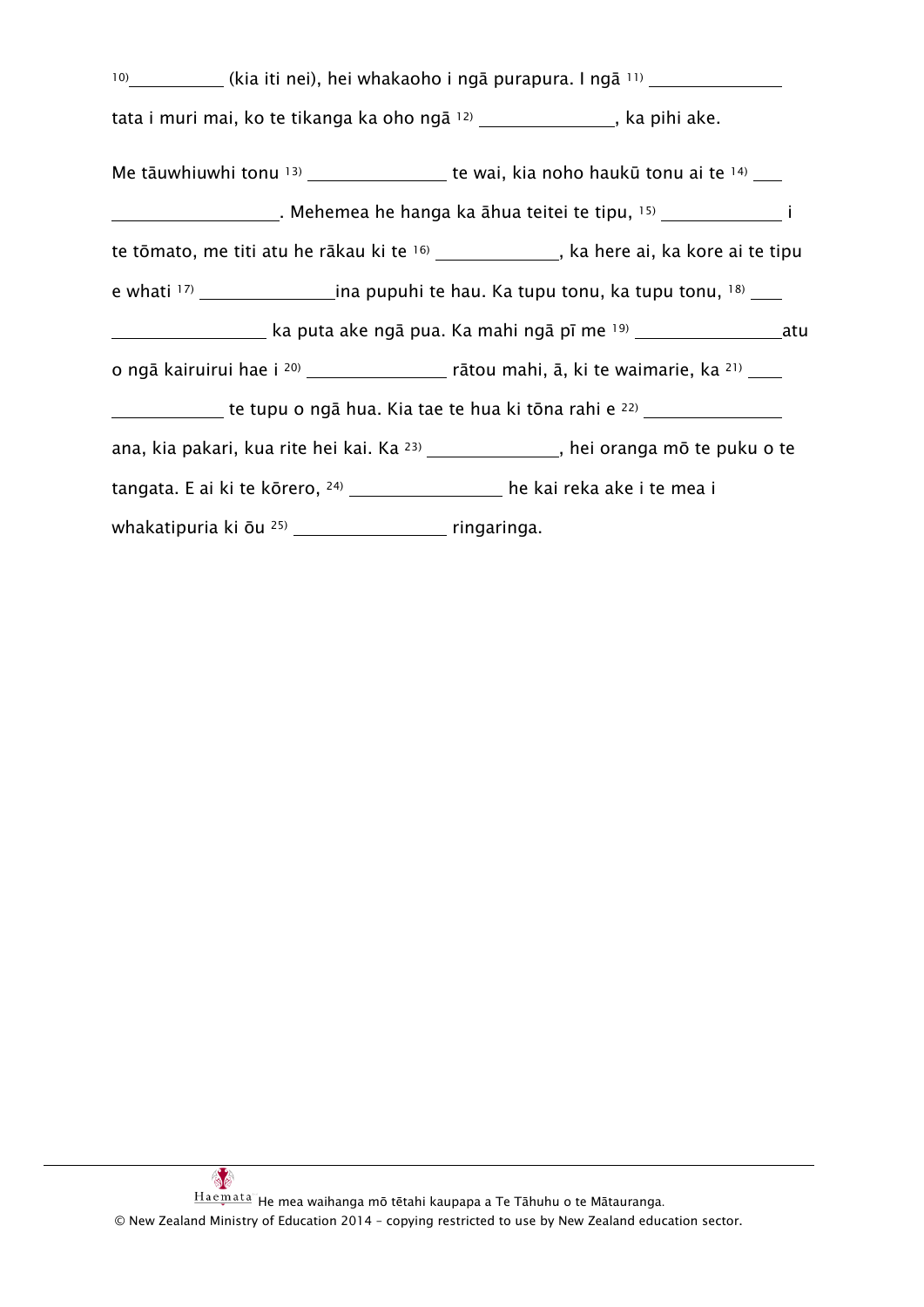# Te Hanga Rerenga Kōrero

[Note: The more difficult words used below (e.g. ngawhere, kauhuri) are glossed at the end of this section.]

Whāia ngā tauira me ngā wehenga o te rerenga kōrero e noho mai ana ki ngā pouaka, ka hanga ai i ētahi rerenga e rite ana te hanga. (Follow the examples and the sentence breakdowns in the boxes to create new sentences following the same pattern.)

# HEI MAHI 2 - Ki te ... , ka ...

If (something prevails), then (something else) will happen.

Ki te kaha mai a Tamanuiterā, ka ora te māra. If there's plenty of sunshine, the garden will thrive.

Ki te kaha te hau, ka raru ngā kai. If there's lots of wind/strong wind, the food will suffer.

| Ki te | kaha     | mai a Tamanuiterā<br>te whiti o te rā<br>te ua<br>te tangata<br>te ringa huhuti taru | ka ora  | te māra.<br>ngā huawhenua.<br>ngā kai. |
|-------|----------|--------------------------------------------------------------------------------------|---------|----------------------------------------|
| Ki te | nui      | te ua<br>te aroha                                                                    | ka ora  | te māra.<br>ngā huawhenua.<br>ngā kai. |
| Ki te | kaha/nui | te hau<br>te marangai<br>te hauhunga<br>te/ngā ngārara<br>te/ngā ngata               | ka raru | te māra.<br>ngā huawhenua.<br>ngā kai. |

HE KUPU HOU: māra - garden | huhuti - to pull out | taru - weed, | huawhenua - vegetable, hauhunga – frost | ngārara – insect | ngata – snail



 $Hae$ mata" He mea waihanga mō tētahi kaupapa a Te Tāhuhu o te Mātauranga.

© New Zealand Ministry of Education 2014 – copying restricted to use by New Zealand education sector.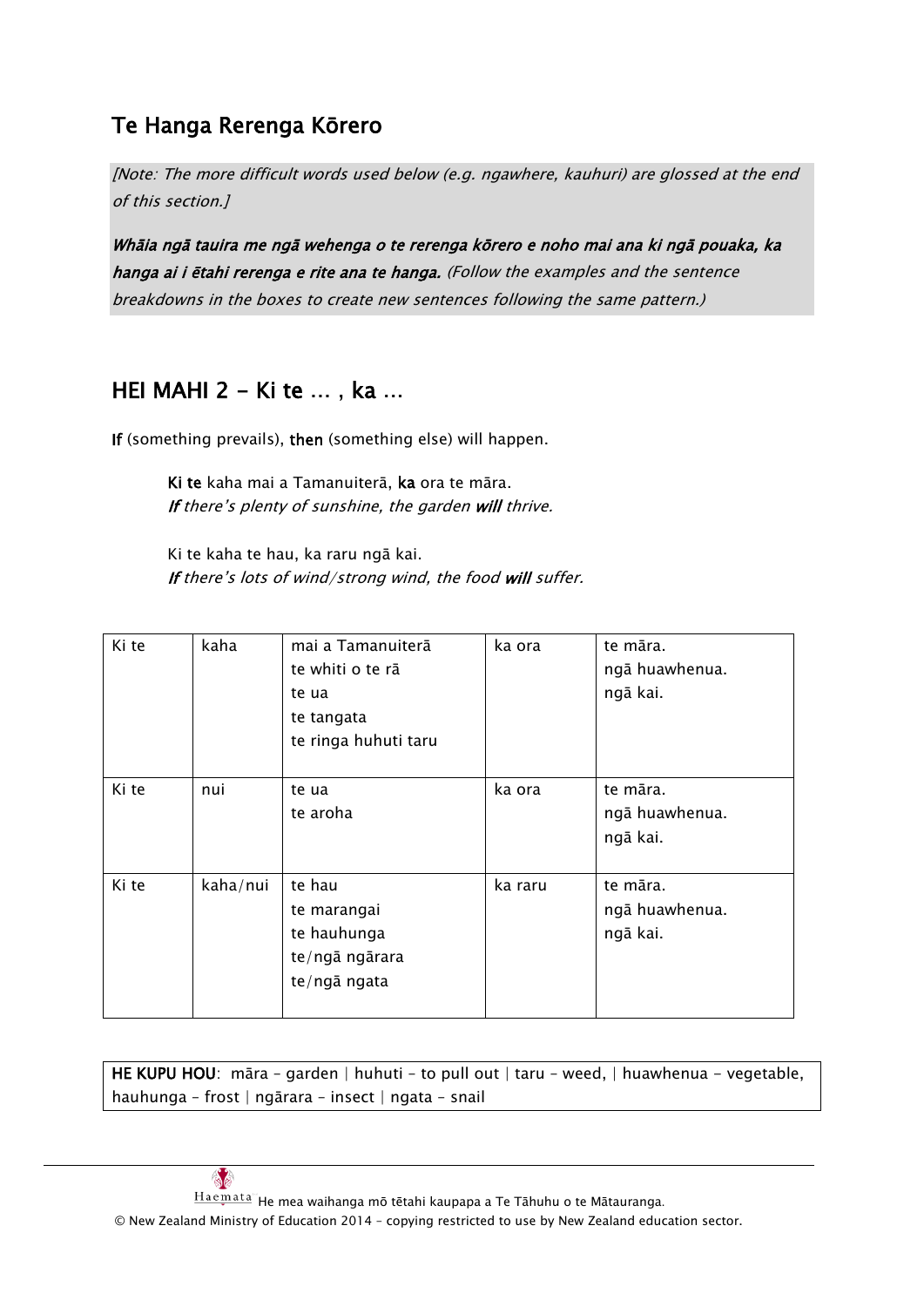1. If there's lots of rain, the garden will thrive/prosper.

2. If the puller-of-weeds is "on to it", the veges will do well.

3. If there's plenty of love, the food will flourish.

4. If there's lots of stormy weather, the garden will suffer.

5. If there's a hard frost, the veges will suffer.

6. If the snails run riot, the food will suffer.

Māu anō ētahi atu tauira e rua e waihanga ki te reo Māori, ka whakapākehā ai. Make up two more examples in Māori, and translate them.

 $\frac{1}{2}$  $\frac{Ha\,em\,ata^m}{A}$ He mea waihanga mō tētahi kaupapa a Te Tāhuhu o te Mātauranga. © New Zealand Ministry of Education 2014 – copying restricted to use by New Zealand education sector.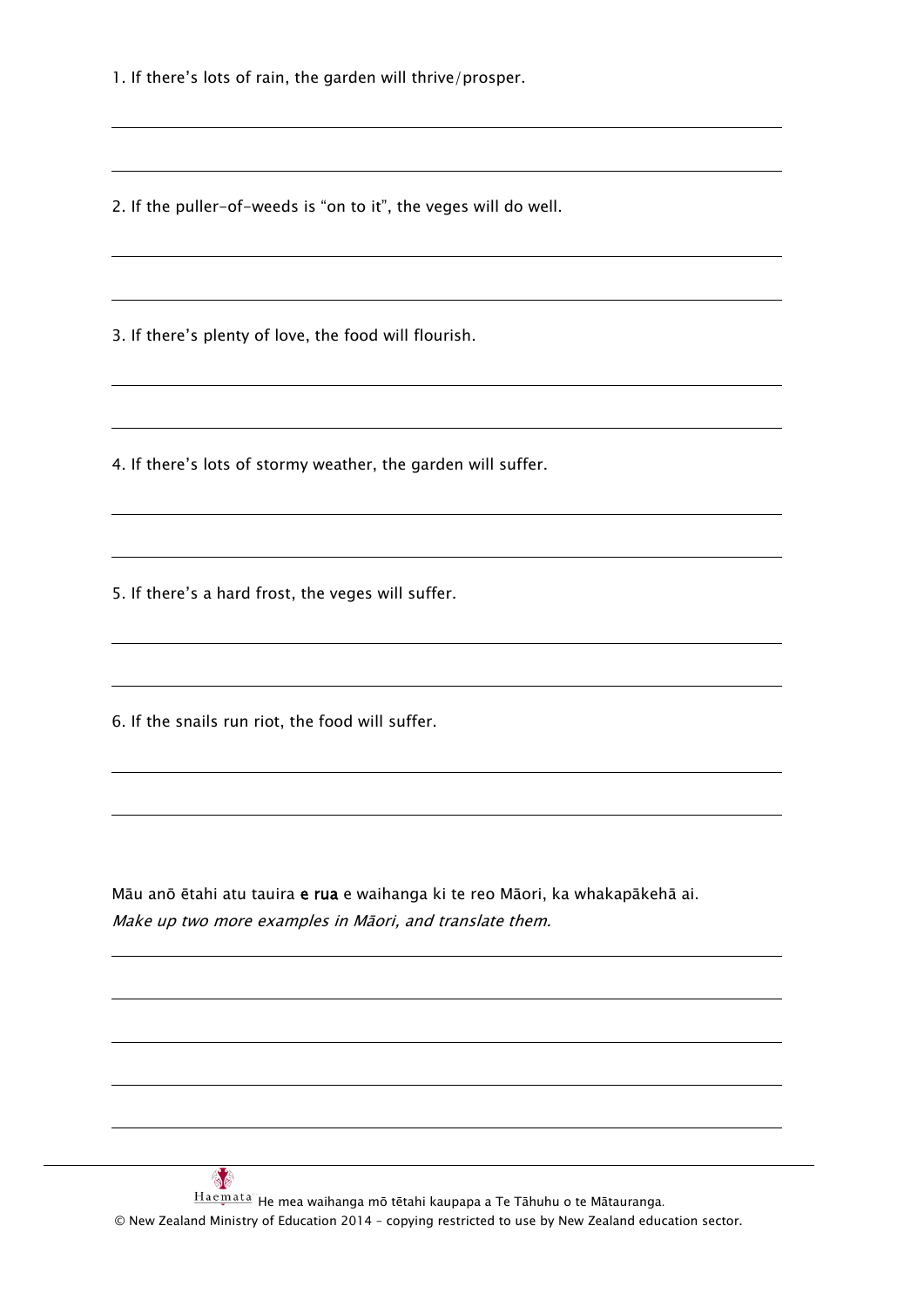# HEI MAHI 3 - Kia oti ..., me ...

Once/When (some action) is done/completed, you should then (do something else).

Hei tauira:

Kia oti ngā oneone te huri, me paopao ki te kāheru kia ngawhere ai.

Once the soil has been turned over, you should whack it with the spade so that it breaks up/crumbles.

| Kia oti | ngā oneone<br>te whenua                | te huri /<br>kauhuri,                                 | me paopao<br>me wāwāhi | ki te kāheru<br>ki te hāwara           | kia ngawhere ai.<br>kia ngahoro ai.                            |
|---------|----------------------------------------|-------------------------------------------------------|------------------------|----------------------------------------|----------------------------------------------------------------|
|         |                                        |                                                       |                        |                                        |                                                                |
|         |                                        | te parau,<br>te wāwāhi,                               | me rēke<br>me rakaraka |                                        | kia papatahi /<br>papatairite ai.                              |
| Kia oti | ngā oneone<br>te whenua                | te rēke<br>te ngaki                                   | me                     | tipu.                                  | tanu ngā purapura / kākano.<br>whakatō ngā purapura / kākano / |
| Kia oti | ngā tipu<br>ngā kākano<br>nga purapura | te whakatō<br>te tanu (for<br>seeds that<br>you bury) | me                     | hoatu he wai.<br>tāuwhiuwhi ki te wai. | ruirui ki te whakahaumako.                                     |

HE KUPU HOU: oneone – dirt | kauhuri – turn over | paopao – to strike repeatedly | wāwāhi – to break | kāheru – shovel, hāwara – spade | ngawhere – crumble | ngahoro – crumble, parau – plough | rēke – to rake | rakaraka – to rake | papatahi – flat | papatairite – to be level | purapura, kākano – seed | tāuwhiuwhi – sprinkle | ruirui – sprinkle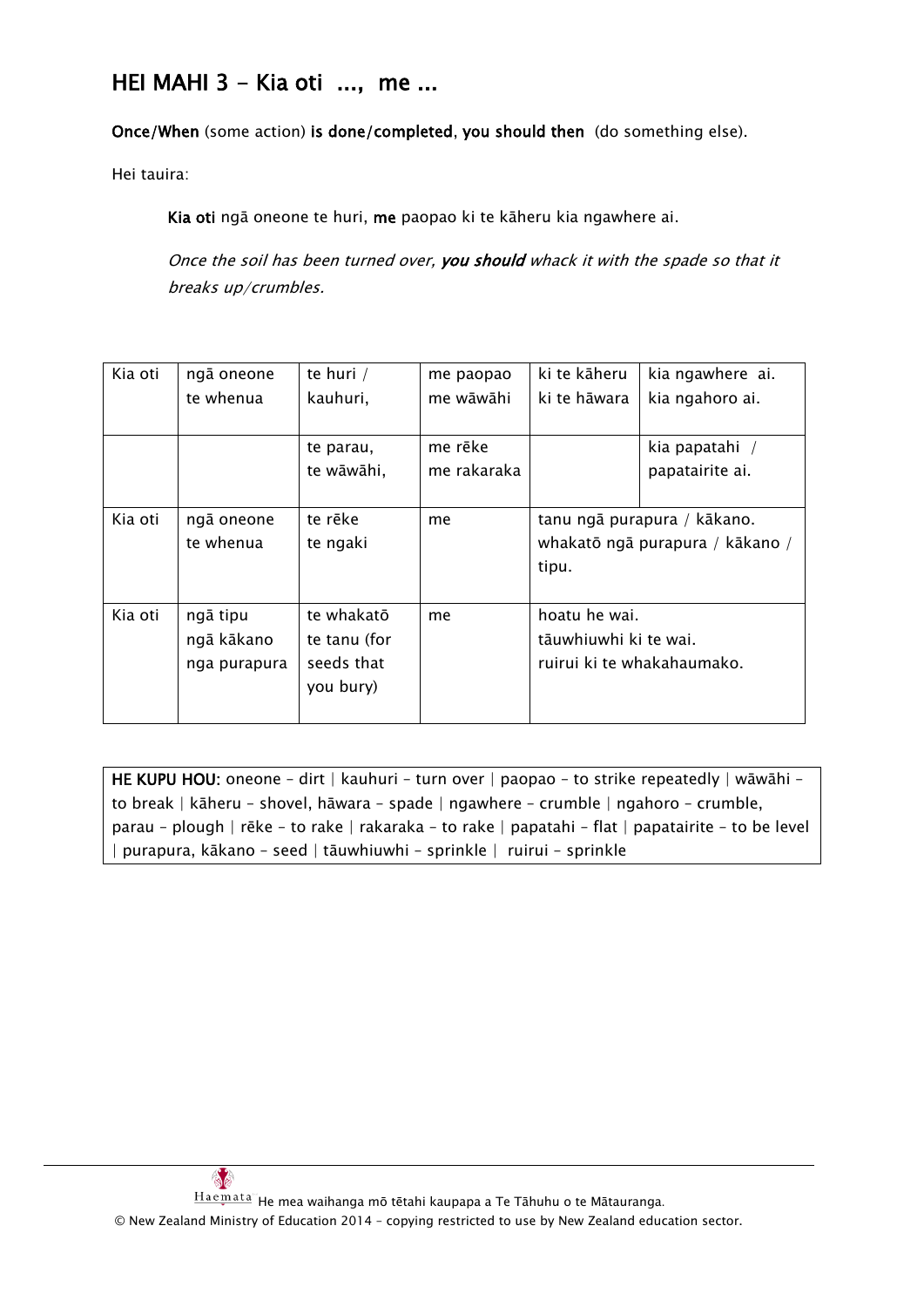1. Once the ground has been turned over, you need to break it up (further) with a shovel so that it is friable. (Loose soil)

2. When the earth has been ploughed, rake it out so that it is even / flat.

3. Once the plants have been planted, you need to give them water  $/$  a watering.

3. Once the seeds have been planted / buried, you should sprinkle them with some fertiliser.

Māu anō tētahi atu e waihanga ki te reo Māori, ka whakapākehā ai. (Make up your own example in Māori, and translate it.)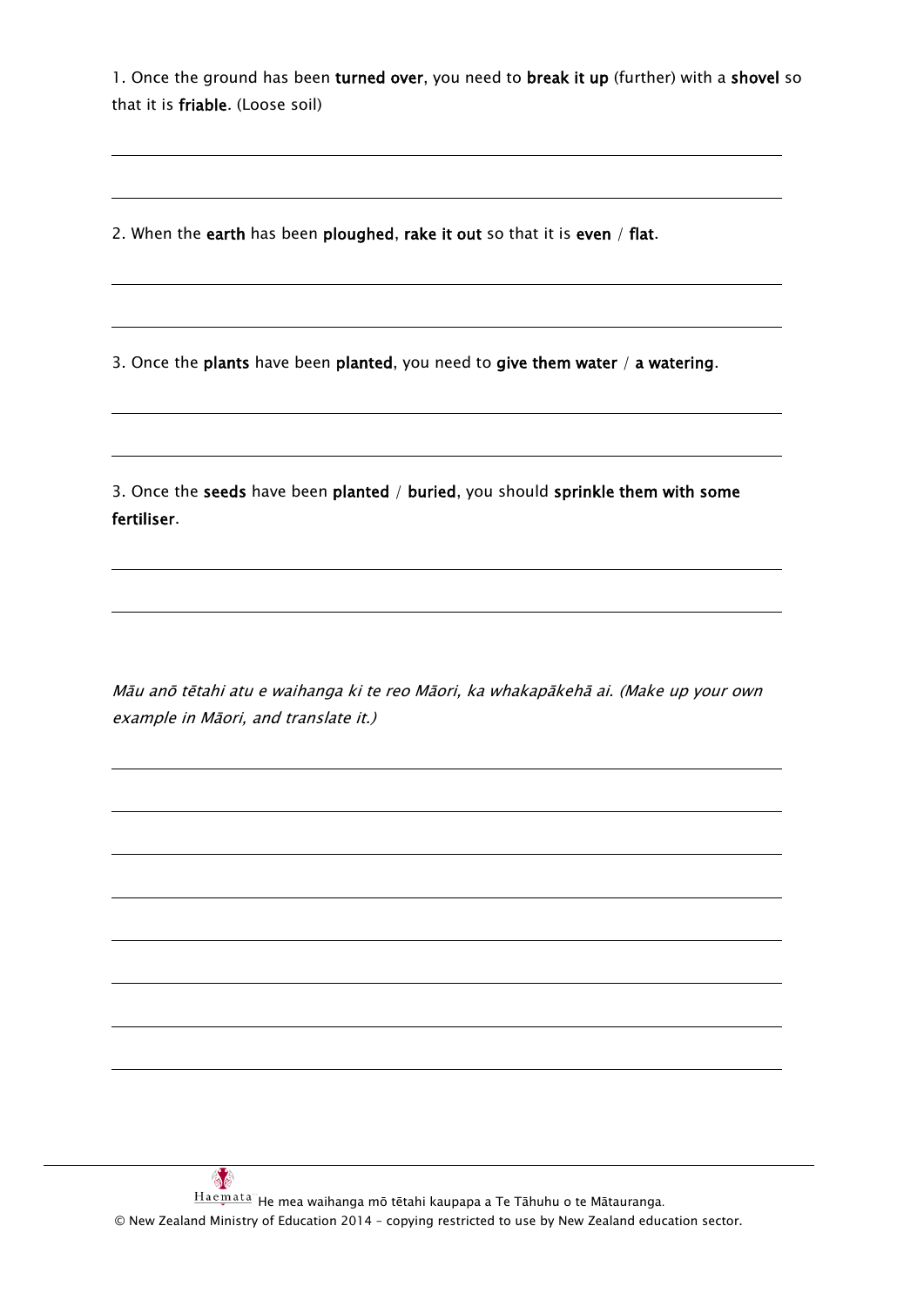# HEI MAHI 4 - Me ... kia ... ai te

You need to (do something) in order for (something else to happen).

Hei tauira:

Me hoatu wai kia kaha ai te tupu o ngā kai. You need to give/provide water so that the food grows strongly.

Me hoatu he whakahaumako kia pai ai te tipu o te kānga.

You should provide/add fertiliser in order for the corn to grow well.

| Me | hoatu | (he) | wai           | kia kaha ai  | te tupu / tipu | o ngā kai.             |
|----|-------|------|---------------|--------------|----------------|------------------------|
|    |       |      | kai           | kia pai ai   |                | o te huawhenua.        |
|    |       |      | whakahaumako  | kia matomato |                | o te kānga. <i>etc</i> |
|    |       |      | hamuti heihei | ai           |                |                        |
|    |       |      | wairākau      | kia ngaruru  |                |                        |
|    |       |      | rimurimu      | ai           |                |                        |
|    |       |      |               |              |                |                        |

| HE KUPU HOU: whakahaumako - to fertilise   matomato - grow vigiously   wairākau - |  |
|-----------------------------------------------------------------------------------|--|
| manure   rimurimu - seaweed   ngaruru - full                                      |  |

1. You need to provide food in order for the veges grow strongly.

2. You should give/provide compost so that the potatoes grow well.

3. You should add chicken poo so that the potatoes grow vigorously.

Māu anō tētahi atu e waihanga ki te reo Māori, ka whakapākehā ai. (Make up your own example in Māori, and translate it.)

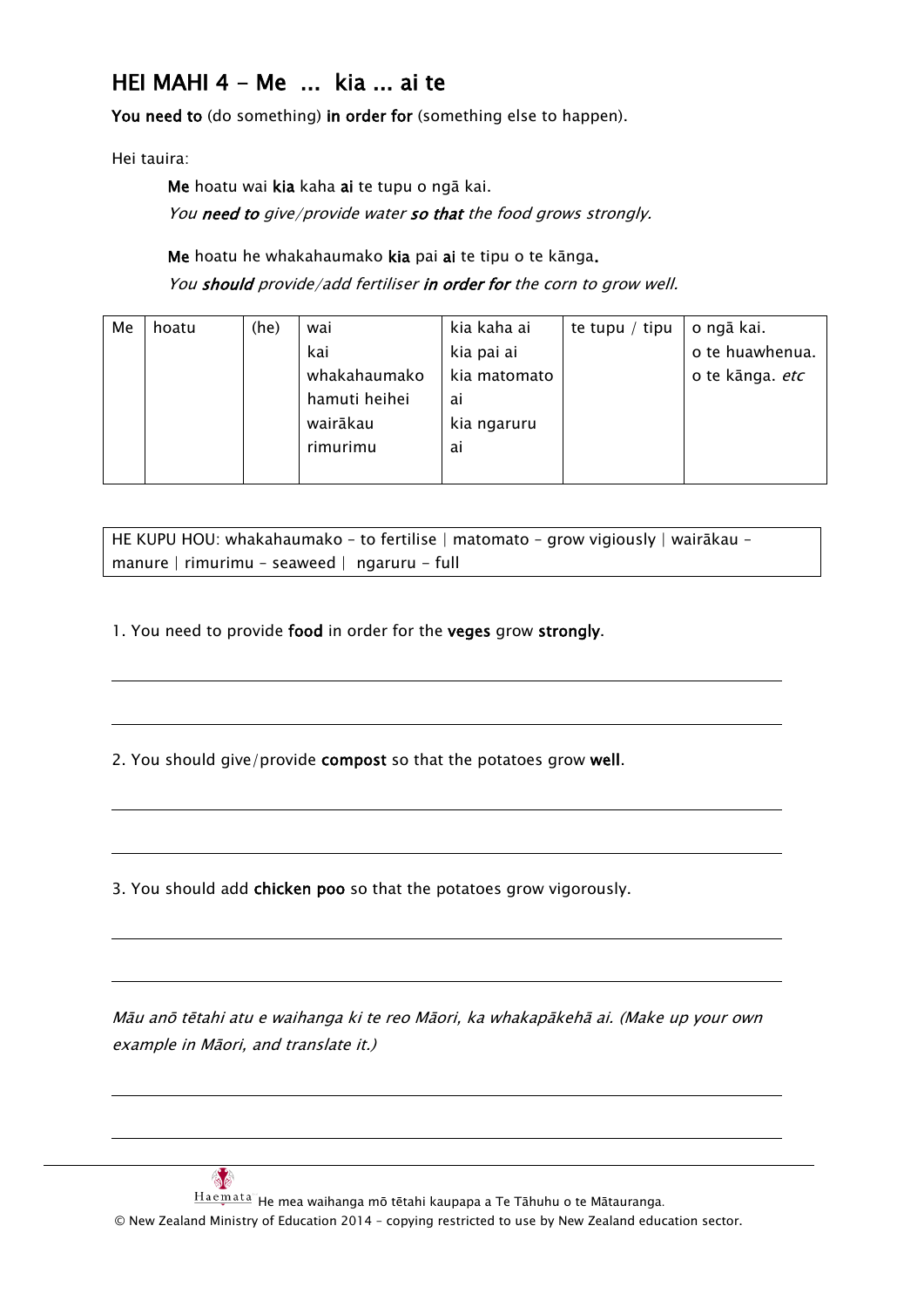# HEI MAHI 5 - Me ... kia *kore* ai te/ngā ... e ....

You need to (do something) in order for (something else *not* to happen).

Hei tauira:

Me tāuwhiuwhi ki te wai kia kore ai te māra e matewai. You need to provide water so that the garden doesn't dry out/ die of thirst.

Me tango ngā otaota kia kore ai ngā kai e rāoa.

You should remove the weeds so that the food doesn't get choked.

| Me | hoatu      | he    | wai           | kia kore ai | te māra   | e matewai.      |
|----|------------|-------|---------------|-------------|-----------|-----------------|
|    |            |       | whakahaumako  |             | ngā tipu  | e matekai.      |
|    |            |       | hamuti heihei |             | ngā kai   | e hūtoitoi noa. |
|    |            |       | wairākau      |             | ngā       | e mate.         |
|    |            |       | rimurimu      |             | huawhenua |                 |
|    |            |       |               |             |           |                 |
| Me | tāuwhiuwhi | ki te | wai           | kia kore ai | te māra   | e matewai.      |
|    |            |       |               |             | ngā tipu  | e hūtoitoi noa. |
|    |            |       |               |             | ngā kai   | e mate.         |
|    |            |       |               |             | ngā       |                 |
|    |            |       |               |             | huawhenua |                 |
| Me | ruirui     | ki te | whakahaumako  | kia kore ai | te māra   | e matekai.      |
|    |            |       | hamuti heihei |             | ngā tipu  | e hūtoitoi noa. |
|    |            |       | wairākau      |             | ngā kai   |                 |
|    |            |       | rimurimu      |             | ngā       |                 |
|    |            |       |               |             | huawhenua |                 |
| Me | huhuti     | ngā   | otaota        | kia kore ai | te māra   | e rāoa.         |
|    | tango      |       | taru          |             | ngā tipu  | e raruraru.     |
|    |            |       | paewhenua     |             | ngā kai   | e tāmia.        |
|    |            |       |               |             | ngā       | e hūtoitoi noa. |
|    |            |       |               |             | huawhenua |                 |

HE KUPU HOU: hūtoitoi - stunt, otaota - plant (noun) | taru - weed | paewhenua - dock (noun)| rāoa – to choke | tāmi(a) - smother

1. You need to provide water so that the veges don't die.



 $\frac{Ha\,em\,ata^m}{A}$ He mea waihanga mō tētahi kaupapa a Te Tāhuhu o te Mātauranga.

© New Zealand Ministry of Education 2014 – copying restricted to use by New Zealand education sector.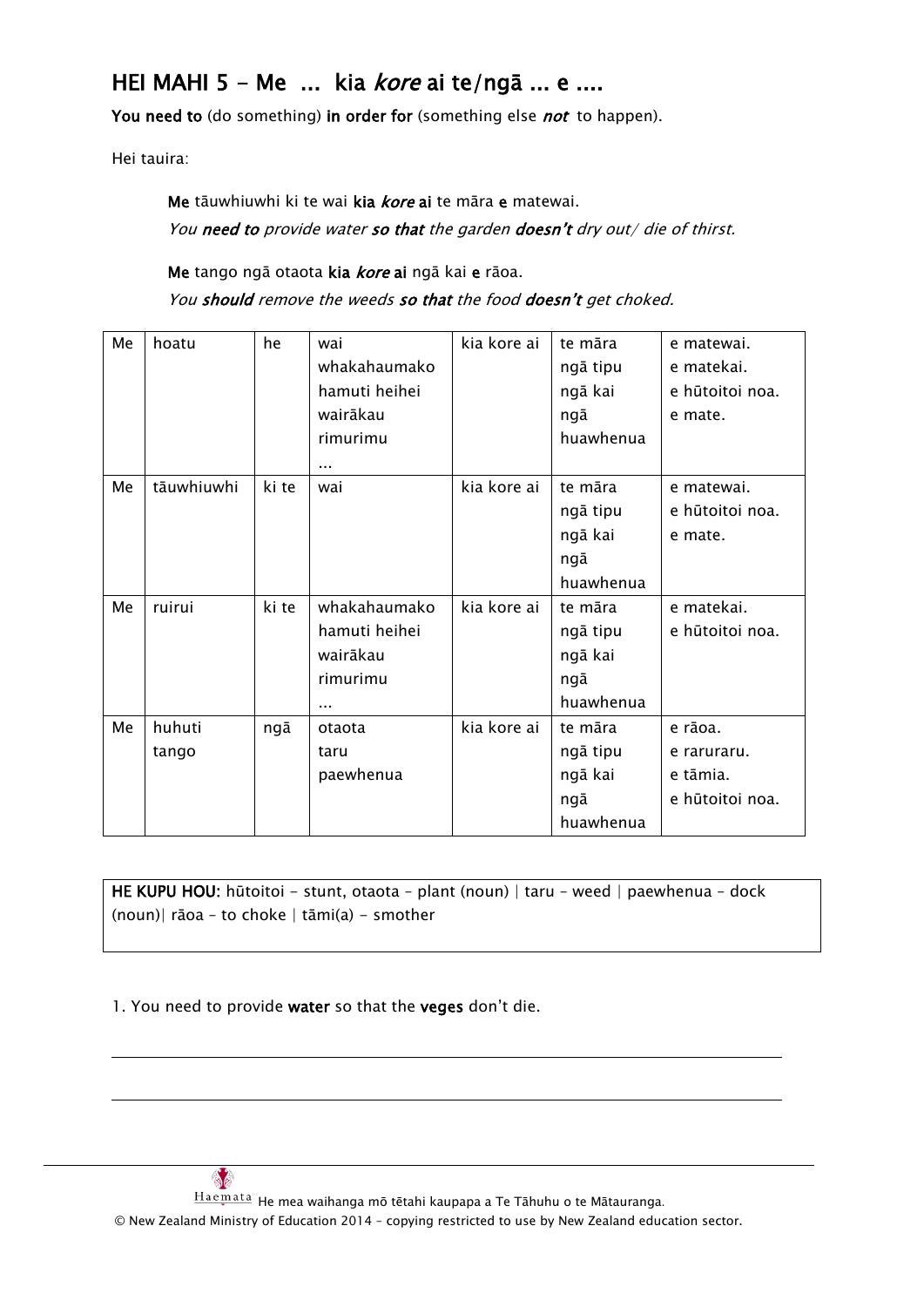2. You should scatter about seaweed so that plants aren't stunted in their growth (hūtoitoi).

3. You should add horse poo so that the garden isn't in want of food.

4. You need to pull out the weeds so that the garden doesn't get choked up.

5. You should remove the weeds so that the veges aren't stifled/smothered.

Māu anō ētahi atu tauira e rua e waihanga ki te reo Māori, ka whakapākehā ai. (Make up two more examples in Māori, and translate them.)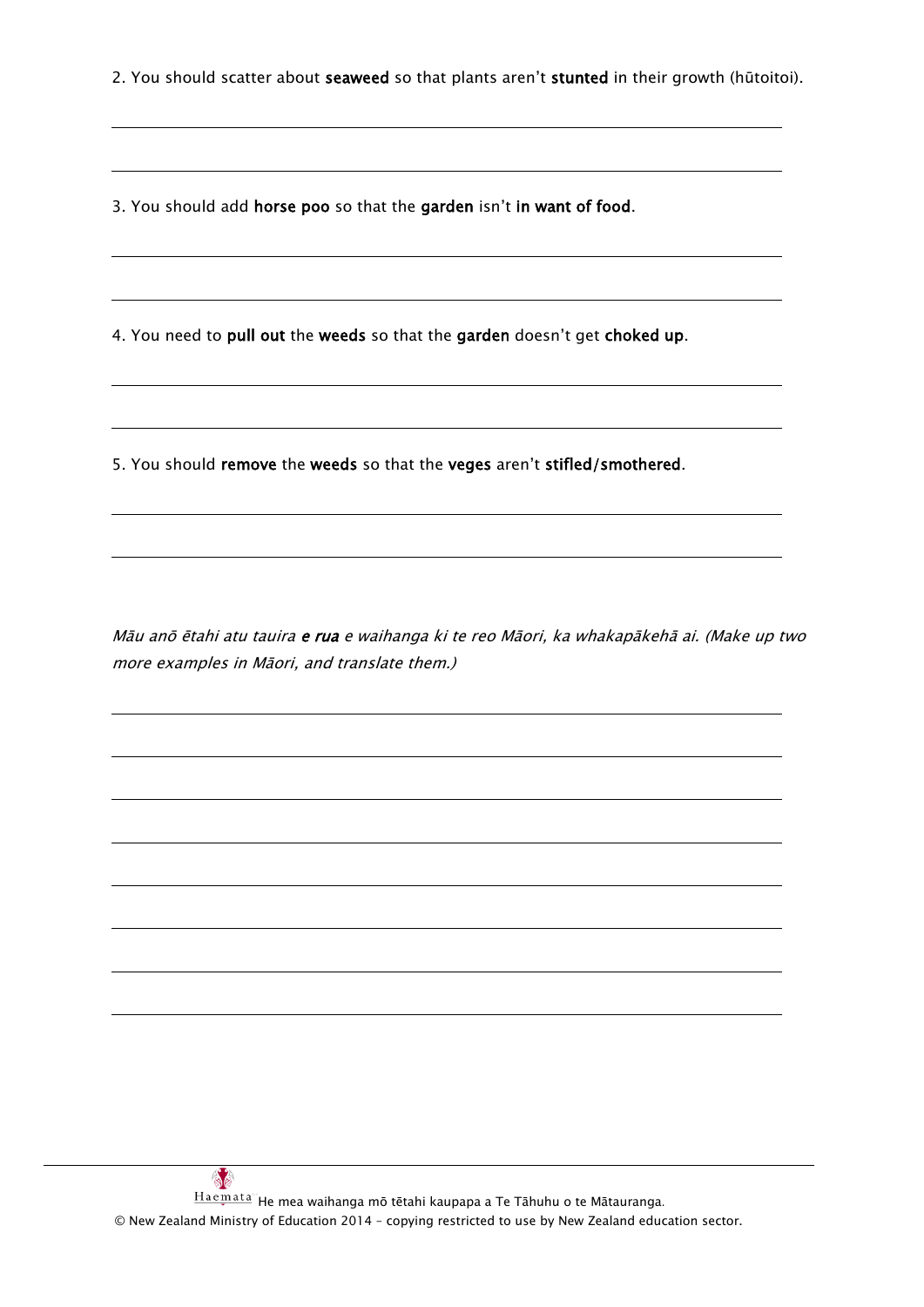# HEI MAHI 6: He whakataukī, he kupu whakarite mō te mahi kai

Kei raro nei ētahi whakataukī me ētahi kupu whakarite mō Matariki, mō te mahi kai, mō te pukumahi i te māra. Heoi anō te mate, kua noho tauwehe te pane me te hiku o tēnā, o tēnā. Tēnā honoa anō ngā pane tika ki ngā hiku tika, e oti mai ai ngā kōrero e rite ana. Ā, he whakamārama anō kei raro iho, hei hoa mō tēnā, mō tēnā whakataukī / kupu whakarite.

| 1) 'He toa taua, mā te taua; he toa piki pari,<br>mā te pari; he toa ngaki kai, | a) he tama ki tokerau.'                                                 |
|---------------------------------------------------------------------------------|-------------------------------------------------------------------------|
| 2) 'Hoa piri ngahuru, taha kē                                                   | e) tōhaunui.                                                            |
| 3) 'He huānga ki matiti,                                                        | i) nāna i ao ake ki runga.                                              |
| 4) 'He kai nā te tangata kē, he kai tītongi<br>kakī; mahia e tōna ringaringa,   | $o)$ kō.                                                                |
| 5) Kia kaha ki te mahi māu,                                                     | u) tino kai, tino mākona.'                                              |
| 6) Ngā kai a Matariki,                                                          | h) mā te huhu tēnā.'                                                    |
| 7) Ka rere a Matariki,                                                          | k) oneone.                                                              |
| 8) He rā whatiwhati                                                             | m) raumati.'                                                            |
| 9) He ringa                                                                     | n) ka wera te hinu.                                                     |
| 10) He ihu                                                                      | p) kei waiho koe he hongi atu i te kakara o te<br>umu a tētahi tangata. |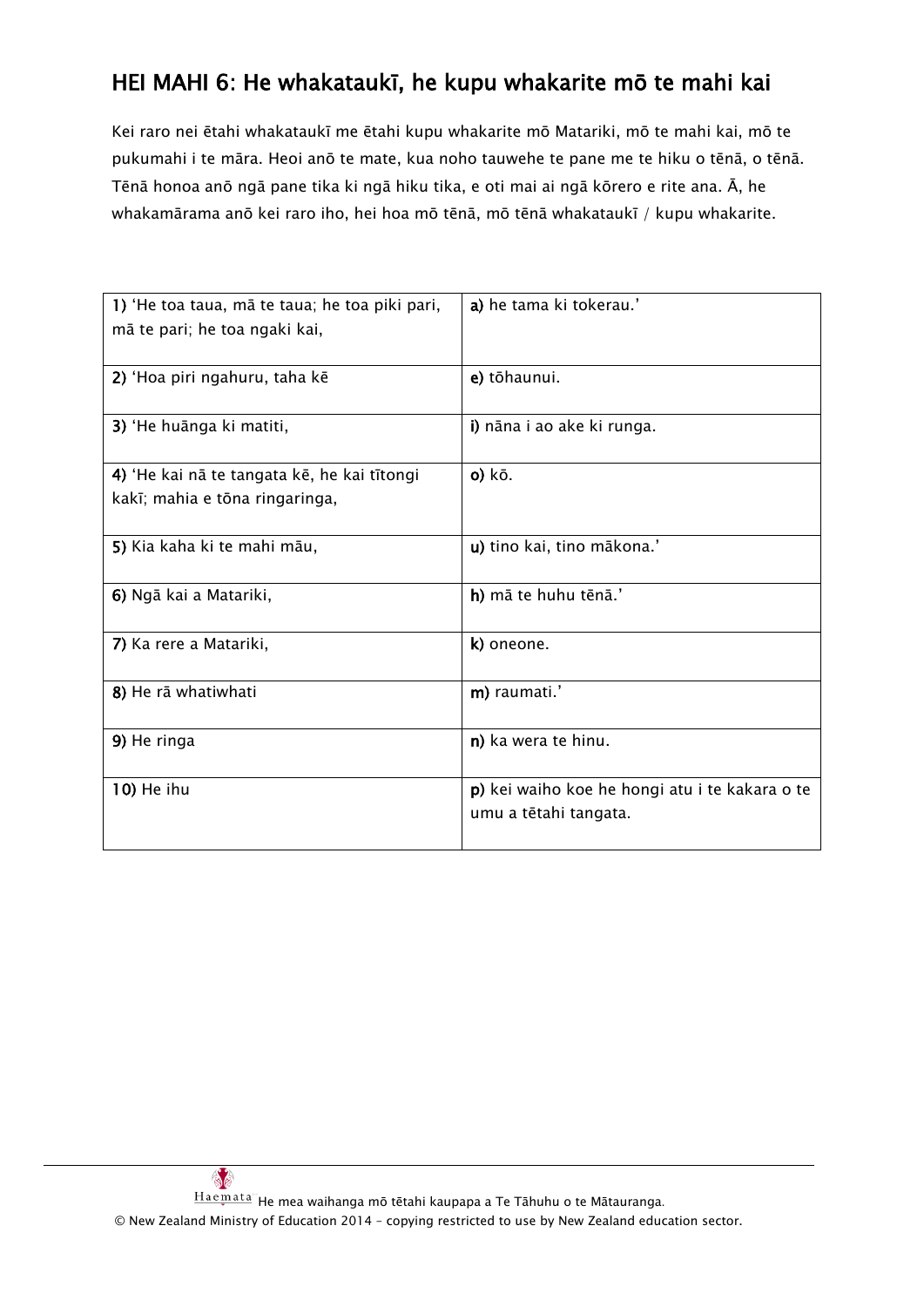| Te whakamārama o te whakataukī                                 | Te nama o te        |
|----------------------------------------------------------------|---------------------|
|                                                                | whakataukī e hāngai |
|                                                                | ana ki te           |
|                                                                | whakamārama         |
| E mea ana tēnei nā ko te toa ki te whawhai, tērā tonu e        |                     |
| hinga i te parekura, ko te toa ki te piki pari, tērā e taka, e |                     |
| mate i te pari, engari ko te toa ngaki kai, ka roa e ora ana,  |                     |
| kãore e mate i te rau o te patu, i te rau o aituā, ka mate     |                     |
| noa i te rau o ngā tau ki tēnei ao, ā, ka tanumia ki ōna anō   |                     |
| oneone, hei kai mā te huhu.                                    |                     |
| He maha ngā whakataukī o te ao Māori mō te hunga ka            |                     |
| whakangaro i a rātou ka uaua ana te mahi, engari kia puta      |                     |
| ngā hua, kua taki hoki mai, kua muimui mai. Ahakoa e pai       |                     |
| ana hei tohu i te āhua o te tangata i ētahi kawenga i tua      |                     |
| atu i te māra, e tohu ana anō he mahi uaua te whakatipu        |                     |
| kai, he mahi e raupā ai te ringa, e whati ai te kō, e pahore   |                     |
| ai te tuarā, engari he nui ngā hua ka puta ā tōna wā.          |                     |
|                                                                |                     |
| E mea ana kāore e tino reka ki te kakī te kai nā tētahi kē i   |                     |
| whakatipu, engari ko te kai ka whakatipuria ki ōu ake          |                     |
| ringaringa, inā kē te reka, inā kē te ora o te puku.           |                     |
| E mea ana kia kaha ki te mahi kai māu, inā rā, ki te kore,     |                     |
| he hūare noa iho pea te kai ā taihoa ake.                      |                     |
|                                                                |                     |
| E tohu ana kua hua, kua nui ngā kai o uta, o tai.              |                     |
| Kia tū a Matariki, ka whakarewaina te hinu hei mahi i te       |                     |
| huahua manu.                                                   |                     |
|                                                                |                     |
| He rā i pahore ai te tuara, i nui ai te mahi i te māra (i hea  |                     |
| ake rānei)                                                     |                     |
| He kõrero mõ te tangata pukumahi (i te māra, i hea ake         |                     |
| rānei).                                                        |                     |
|                                                                |                     |
|                                                                |                     |

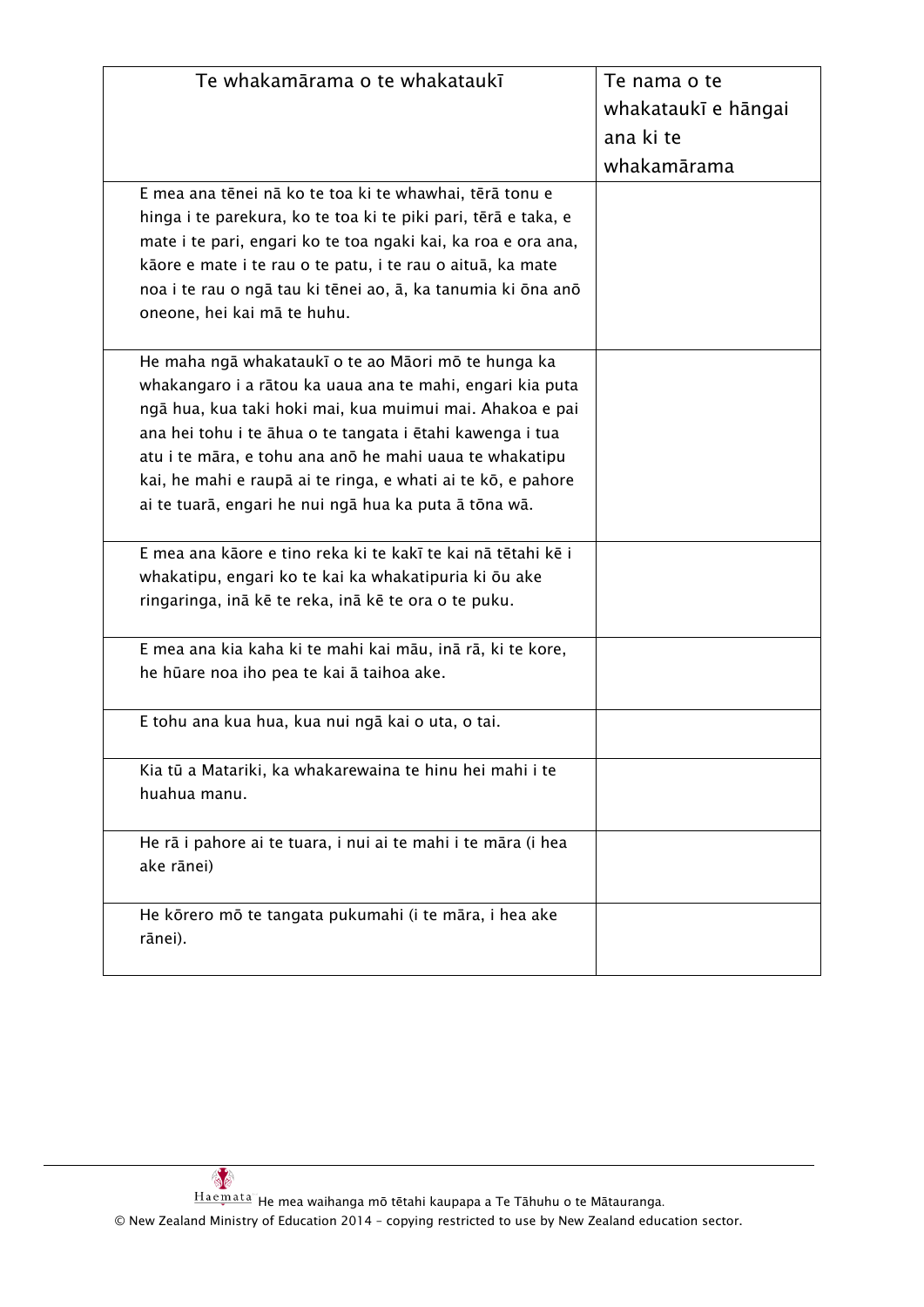# HEI MAHI 7 - He Whakahoki i te Kupu Tika ki te Wāhi Tika

### Te Mahi Māra

Kia rere a Matariki, kua kī ngā pātaka, ngā rua, ngā tahā huahua, kua noho tahi te whānau ki te whakanui i ngā hekenga werawera, i ngā hikinga manawa o te tau ka hori. Engari, me te rere anō o ngā whakaaro ki ngā rā kei mua tonu i te aroaro; he iti noa pea te whakatā, kua tahuri anō ki te tāmata i te māra mō te tau kei te heke iho. Ko te kōrero i raro nei, he tauira kōrero mō te whakarite i ngā oneone kia ngawhere, kia tarukore, kia mōmona, mei kore e kaha te tupu o ngā kai i te tau hou. I tuhia i runga i te whakaaro ko te pakeke pea tēnei e kōrero ana ki tana tamaiti, ki tana mokopuna, kia ihu oneone ai te nohinohi ā tōna wā, kia tangata mahi kai, kia tangata ora. [Nō roto mai ngā kōrero e whai ake nei i te pukapuka Mai i te Kākano, 2012]

| ā      | aha    | ai       | ai      | anō            |
|--------|--------|----------|---------|----------------|
| atu    | e      | engari   | hē      | he             |
| ia     | ka     | karikari | kaua    | ki             |
| ki     | kia    | koia     | mā      | nā             |
| naomia | nuinga | nuitia   | ngahoro | $\mathsf{o}\,$ |
| pau    | pea    | pērā     | rā      | ruirui         |
| tā     | takiwā | tupuria  | waihoki | whakamōmona    |
|        |        |          |         |                |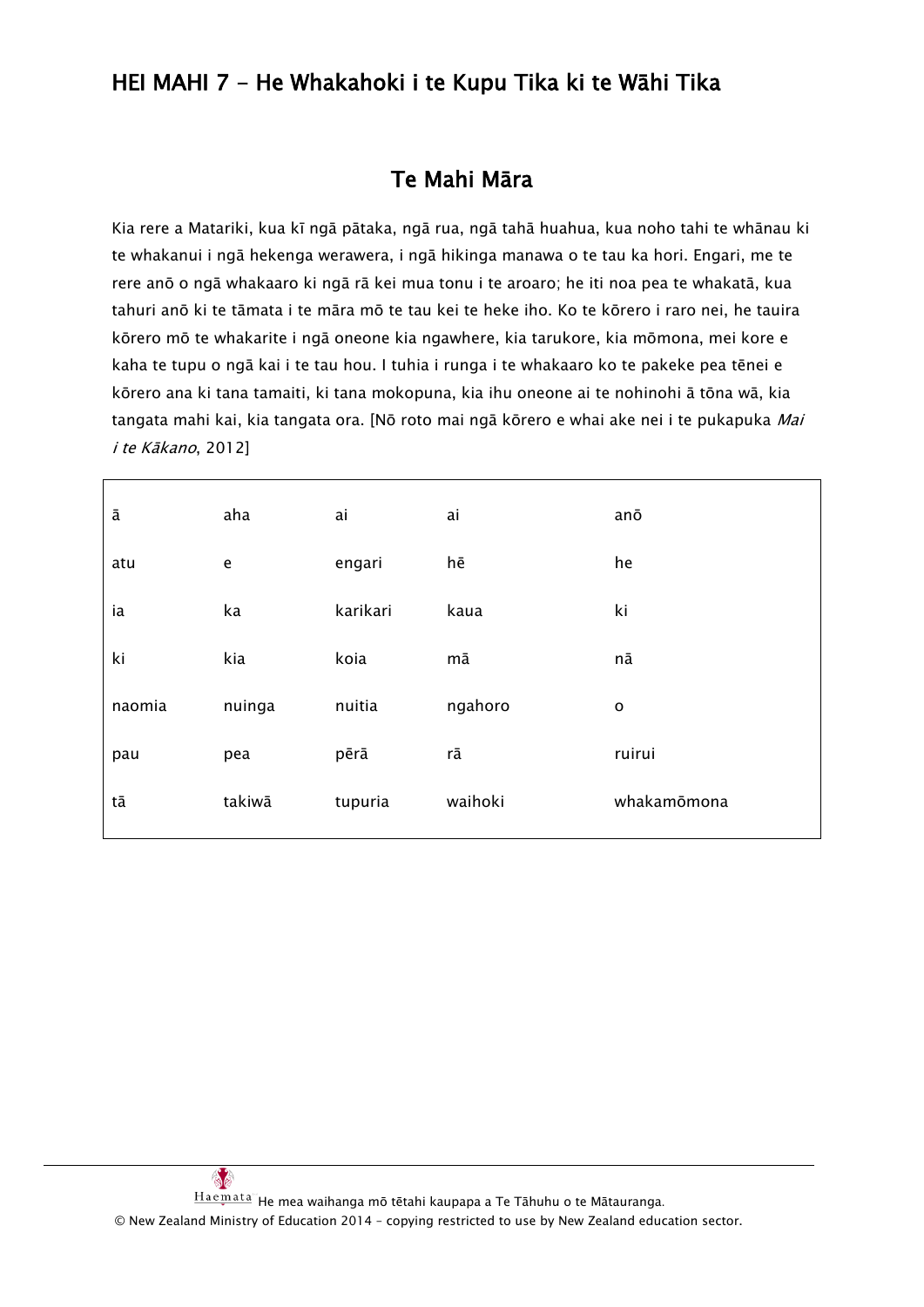#### He tauira kōrero

- Ko te mahi tuatahi, he ngaki i te māra, he tango haere i ngā otaota/taru, kia noho wātea ai te whenua mō ngā tipu hou.
- Ka rāoa ngā huawhenua ki te waiho  $\frac{1}{2}$  mechano metrica maha kia tupu tonu i te māra.
- Ka <sup>2)</sup> **Etahi o ngā painga o te oneone ki ngā otaota, ka 3**) <u>\_\_\_\_\_\_\_\_\_\_</u> te tupu o ngā kai.
- Mehemea e 4) ana te māra e te taru nui, hūtia ake/tangohia ake 5)  $\equiv$  ō ringaringa tonu. Me mahi kia mau atu ngā aka katoa, kia  $^{6)}$ e motu noa, i te mea ko ētahi taru kino, ka wana ake 7) ki te mahue atu he wāhanga iti noa iho ki te whenua. He tino <sup>8)</sup> \_\_\_\_\_\_\_\_\_\_\_\_\_\_\_\_ te herewhenua (Couch) me te paewhenua (Dock), me ētahi atu.
- Me 9) \_\_\_\_\_\_\_\_\_\_\_\_\_\_\_\_\_ pātītī katoa te wāhi kua tohua mō te māra, me tapahi kē  $10$ ki te kāheru i te tuatahi. Kia āhua tapawhā nei te hanga o ngā wāhi e tapahia mai, pēnei <sup>11)</sup> \_\_\_\_\_\_\_\_\_\_\_\_\_\_\_\_\_\_\_. (Ka whakatauira atu te pakeke me pēhea te tapahi haere i te pātītī ki te kāheru)
- 12) oti mai tētahi kerepei te tapahi, kauhuringia, <sup>13)</sup> 120 marecentus est mai tētahi kerepei te tapahi, kauhuringia, <sup>13)</sup> paopao ai, kia ngawhere ai te oneone.
- Mehemea  $14$ ) mau tonu ana te nuinga o ngā oneone,  $15$ atu te kerepei, ka paopao ai ki muri 16 \_\_\_\_\_\_\_\_\_\_\_\_\_\_\_\_\_\_\_\_\_ te kāheru, hei wāwāhi i ngā oneone.
- Kia taka atu te 17) o ngā oneone, porowhiua ngā pātītī ki rahaki. Kia pēnei tonu te mahi <sup>18)</sup> [18] [18] oti noa te māra te kari.
- He nui ngā painga o te noke mō te māra. Ka kainga e ngā noke te oneone, ā, ko ngā para ka puta ake, he kai māmā <sup>19)</sup> ngā tipu.
- Waihoki, mā ngā noke e pai ake <sup>20)</sup> \_\_\_\_\_\_\_\_\_\_\_\_\_\_\_\_\_\_\_\_\_\_\_te *hanga* o te oneone. Ka kōputaputa te oneone i te 21) rua a te noke. Ko aua ara rau e oti mai i a ia, 22) te huarahi e uru atu ai te wai me te hau 23) ki te oneone. He mea nui tēnei e matomato ai te tupu o te kai, o te 24)

atu.

Haemata He mea waihanga mō tētahi kaupapa a Te Tāhuhu o te Mātauranga.

© New Zealand Ministry of Education 2014 – copying restricted to use by New Zealand education sector.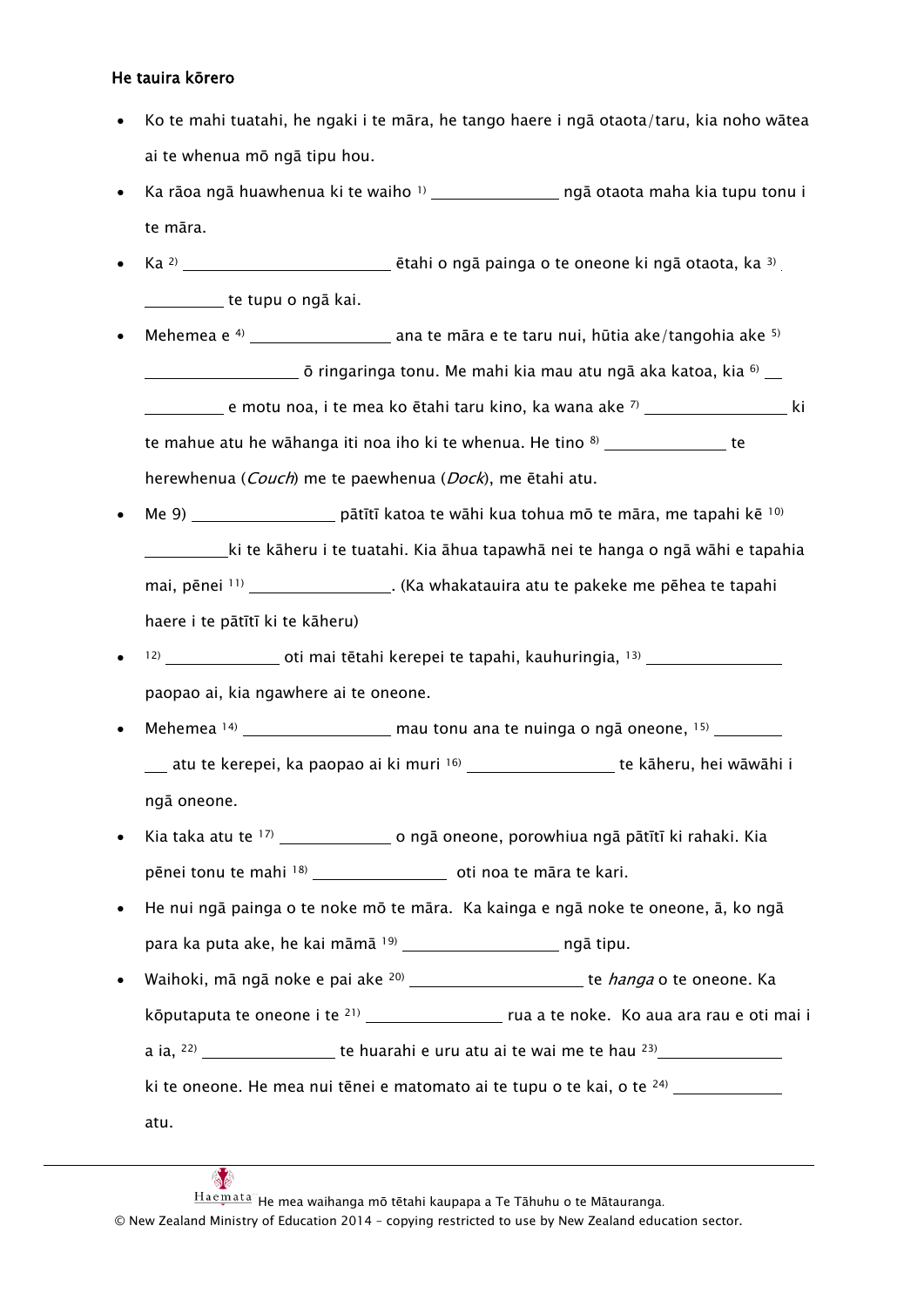- Ko te noho tarukore me te 25) o te oneone ētahi mea nui e pai ai te tupu o ngā kai. <sup>26)</sup> \_\_\_\_\_\_\_\_\_\_\_\_\_\_\_\_\_\_\_\_\_\_ arā anō ētahi atu āhuatanga nui. Me whāngai ngā tipu ki te kai, kia nui anō te wai, ā, kia whitikina 27) anō te mahinga e te <sup>28)</sup> \_\_\_\_\_\_\_\_\_\_\_\_\_\_\_\_\_\_\_\_\_\_\_\_.
- Ko te wairākau, te 'toto me te wheua' me te hamuti heihei ētahi mea pai hei <sup>29)</sup> **i** te whenua.
- Me kari atu ēnei ki roto tonu i te oneone, me 30) rānei ki runga, huri katoa i ngā tipu, ka waiho 31) \_\_\_\_\_\_\_\_\_\_\_\_\_\_\_ mā te wai e kawe atu ōna painga ki raro, ki ngā aka. Ko 32) ngā aka, he kapo i ngā kai (me te wai) o roto i te oneone, hei oranga mō te tipu.
- 33) te pāpaku/tītohea/maroke/mātao te whenua, kāore e pai te tipu, ka hūtoitoi, kāore e kaha te hua.
- Engari  $34$ ) \_\_\_\_\_\_\_\_\_\_\_\_\_\_\_\_\_\_\_\_\_, ki te mōmona/mākū tonu/mahana tonu te whenua, ka ngaruru/makuru/pakari ngā hua, ka nui te kai.
- $\frac{355}{2}$   $\frac{1}{2}$   $\frac{1}{2}$   $\frac{1}{2}$  ki te iti noa te ua, te wai, ka raru anō te māra.
- Heoi anō, ki te rite tonu te whāngai ki te kai, te hoatu i te wai, ki te pai anō te mahana, ko te tikanga ka ngaruru/makuru te kai.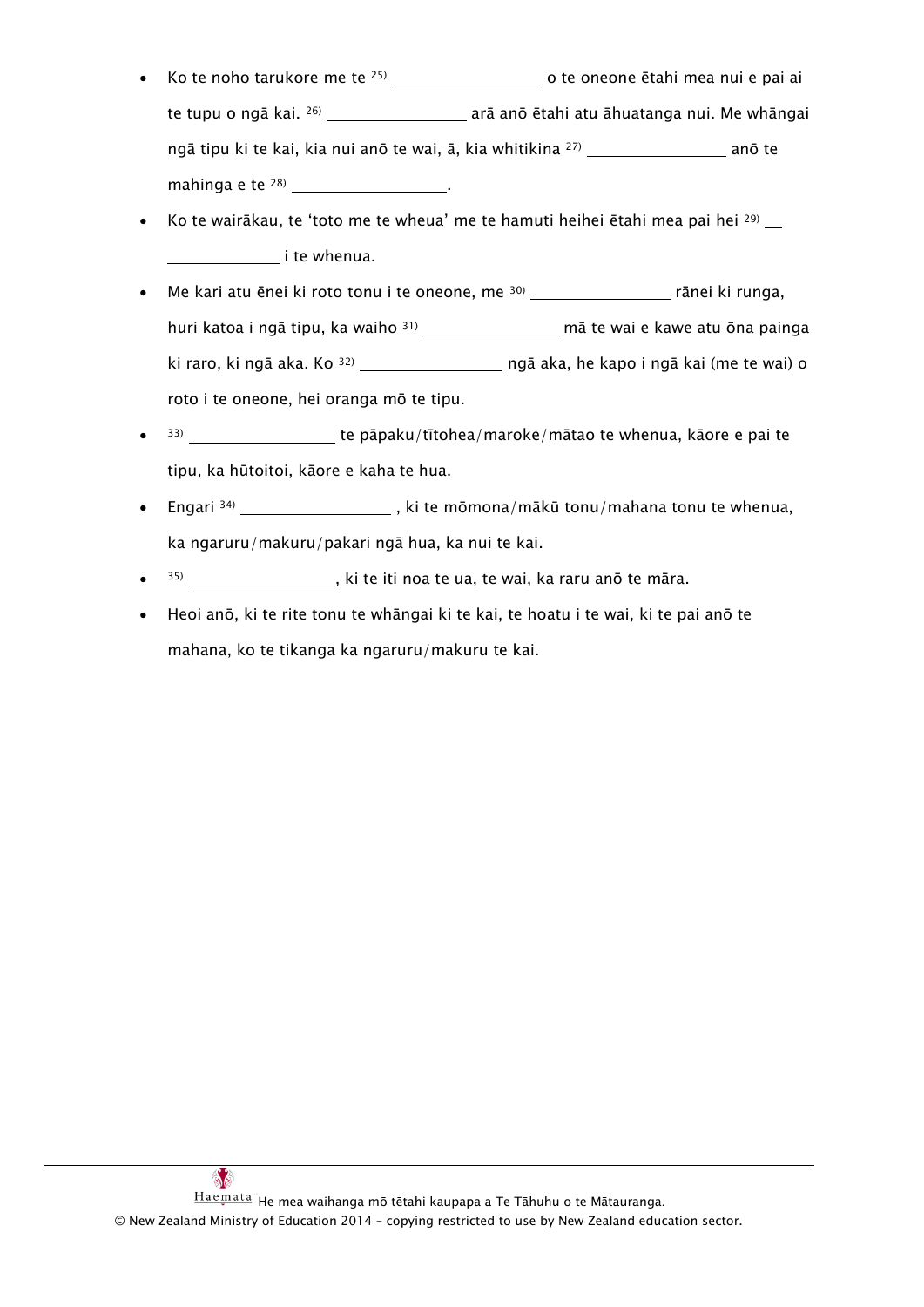# HE KUPU MŌ TE MAHI MĀRA

hūtoitoi = he kupu tēnei mō te ngoikore, mō te kino o te tupu (= grow weakly, stunted)

**kauhuri** = he huri (i te oneone) kia noho ko raro ki runga, ko runga ki raro (= turn over)

kerepei, paioneone (he maha ngā kupu) = he wāhanga oneone mārō, kāore e ngāwherewhere noa  $(=$  clod of earth)

makuru, ngaruru = koinei ētahi kupu hei tohu i te nui, i te kaha o te hua (= abundant, fruitful)

matomato, ngaruru = he kupu ēnei mō te kaha, mō te pai o te tupu (= grow strongly, flourish)

mōmona, haumako = he kupu mō te whenua kei te nui ōna kai, ōna kaha hei whāngai i ngā tipu  $(=$  rich, fertile)

ngahoro = ka ngawhere noa (o te oneone), kāore e piri tahi tonu, kāore e papatupu tonu (= friable, crumbling easily)

ngaki = e rua ngā tikanga o te 'ngaki' e hāngai ana ki te māra, ko te tango haere i ngā otaota tētahi (= clear off weeds etc), ko te whakatipu, ko te whakatō anō tētahi (= cultivate, plant). Mā te horopaki e tohu ko tēhea te mea e hāngai ana.

ngawhere  $=$  ka wehewehe noa ki ōna wāhanga iti (o te kerepei, me ētahi atu hanga papatupu, pērā i te kōhatu) (= break up, crumble)

onematua = he oneone pai mō te whakatipu kai, he oneone mōmona; he paraumu, he uku, he onepū ngā hanga matua o roto (= loam)

onepōpopo = koinei pea hei kupu mō ngā hanga pērā i ngā rau mate, i te pātītī, i te hamuti kararehe ka whakakotahitia, ka waiho kia pōpopo haere, kia oneone haere, kātahi ka horahia atu ki te māra hei whakamōmona i te oneone, hei pupuri anō i te haukū ki te whenua (= compost)

paraumu = koia te oneone mōmona, te oneone pango, e mau mai ana ki roto ngā tino kai  $m\bar{a}$  te tipu (= humus)

pāpaku, tītōhea = he kupu mō te whenua kāore e nui ōna kai, ōna kaha hei whāngai i te tipu (= poor, infertile)

tipu = kua riro koinei hei kupu whānui mō te 'plant', ahakoa huawhenua, ahakoa putiputi, ahakoa rākau

 $Hae$  $\frac{Haemata}{h}$  He mea waihanga mō tētahi kaupapa a Te Tāhuhu o te Mātauranga.

© New Zealand Ministry of Education 2014 – copying restricted to use by New Zealand education sector.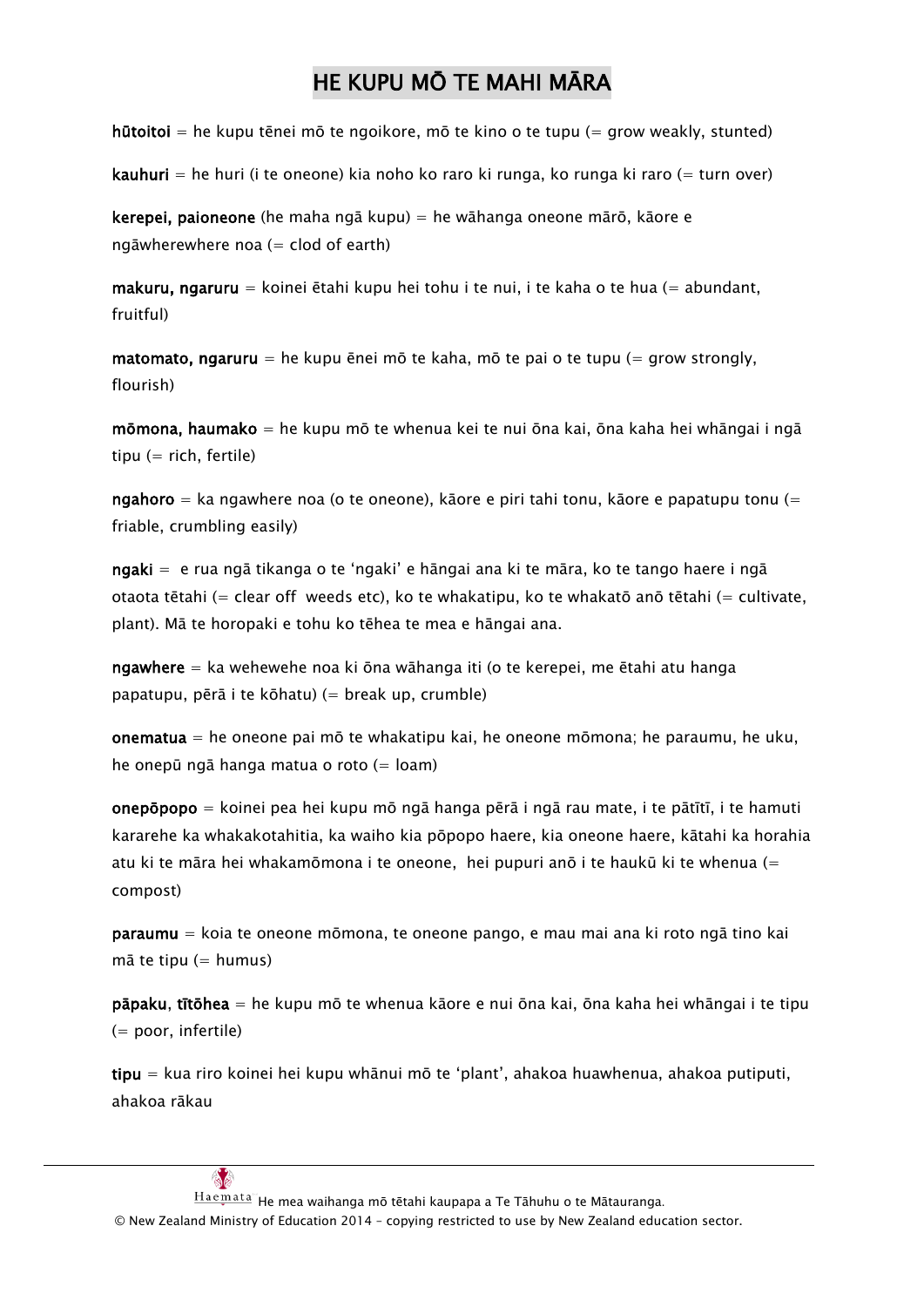wairākau = kua roa tēnei kupu ki te reo Māori mō te 'maniua' me ērā atu tūmomo whakahaumako māori, ā, ki ētahi koia anō te kupu mō te 'fertiliser', ā, ki ētahi anō koia te kupu mō te 'compost', i puta ake ai te 'pū wairākau' hei kupu mō te 'compost heap'

whakahaumako = he mea pēnei i te 'toto me te wheua' ka ruiruia atu, ka tanumia rānei ki te oneone kia mōmona ai, kia kaha ai te tipu o ngā kai (= fertiliser)

------------------------------------------------------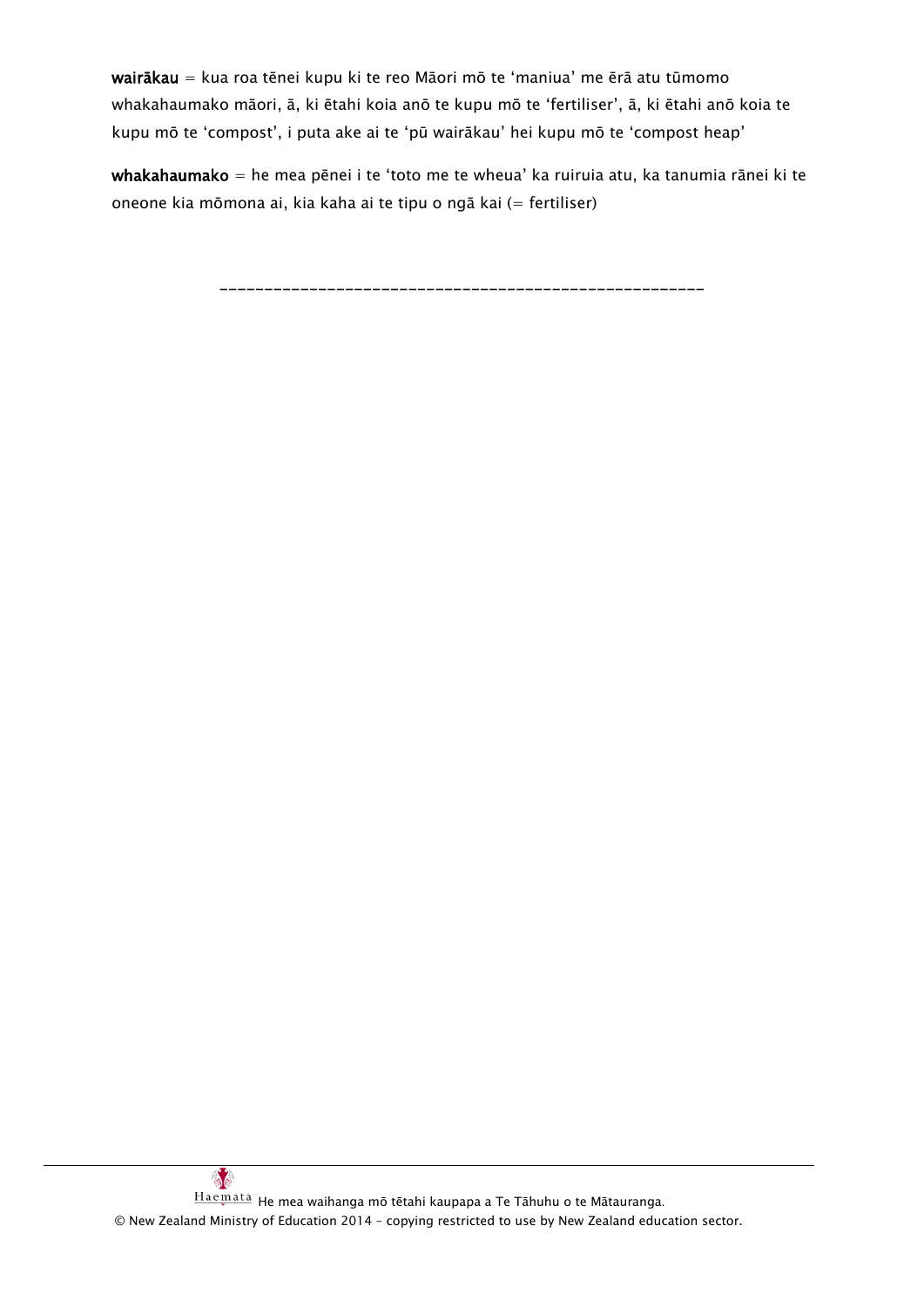# HEI MAHI 8 – He Ako Kupu

- 1. The students sit back to back, or facing each other with their papers out of each other's sight.
- 2. They read out their phrases in turn, starting with 'A' who reads out the first group of words to 'E'.
- 3. 'E' then writes down what s/he has heard.
- 4. Then 'E' says the next phrase to 'A' and so on, until all the text has been recorded.
- 5. Students can spell out words only after they have tried to get the message across three times.

#### Ngā Tohutohu

- 1. He mahi tēnei mā te tokorua.
- 2. Kua whakaritea ētahi kōrero mā tēnā, mā tēnā tokorua. Ko tētahi haurua o te kōrero kei te kāri a tētahi ākonga, ko tērā atu haurua kei tērā atu kāri.
- 3. Me noho tahi kōrua me te parea mai o te tuarā, tētahi ki tētahi, kia kore ai tō hoa e kite i tō kāri.
- 4. Ko tā kōrua e whai nei, kia tuhia e kōrua te katoa o ngā kōrero ki ā kōrua whārangi.
- 5. Ka hohoko tā kōrua pānui i ngā kōrero kei ā kōrua kāri.
- 6. Mā 'A' e tīmata. Māna e pānui atu ngā kupu tuatahi ki a 'E'.
- 7. Ka tuhia e 'E' tāna i rongo ai.
- 8. Kātahi ka pānui atu a 'E' i āna kupu ki a 'A', hei tuhi māna.
- 9. Ko te mea o kōrua he 'x' kei te taha o āna kupu, māna e tīmata.
- 10.Ka hohoko tā kōrua pānui, tā kōrua tuhi kōrero, ā, oti rawa ngā kōrero katoa te tuhi.
- 11.Kia 2 ngā pānuitanga atu i ngā kōrero ki tō hoa, ā, mehemea kāore anō kia mau i taua wā, kātahi anō ka whakaaetia tō tātaki atu i ngā kupu ki a ia.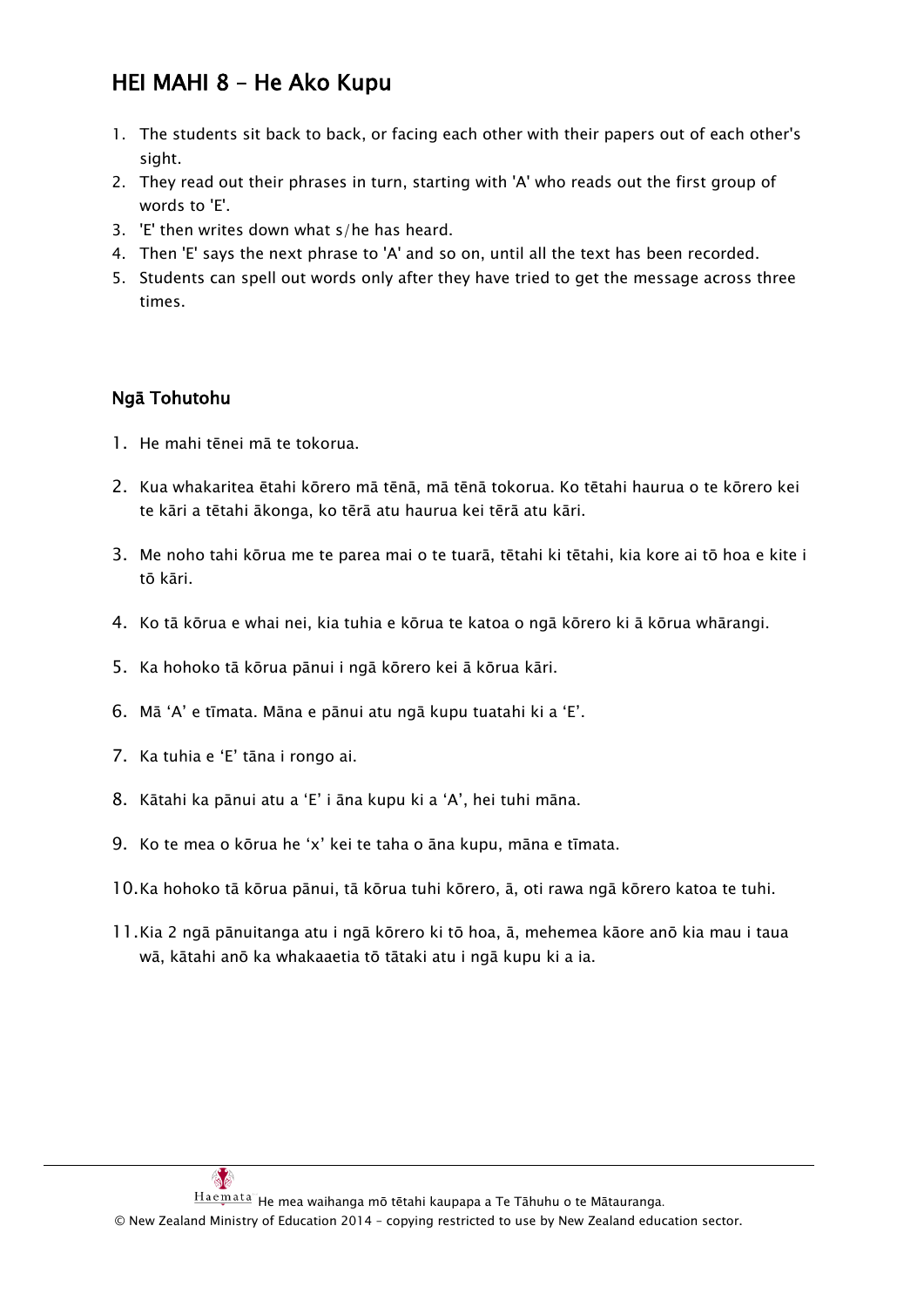# Pepa A

#### Ngā Tohutohu

Me mahi tahi kōrua ko tō hoa ki te whakaoti i ngā rerenga kōrero e whai ake nei, mā te pānui ā-waha tētahi ki tētahi. Ko te mea o kōrua he 'X' kei tāna rerenga, māna e tīmata. Kaua e titiro ki te rerenga kōrero a tō hoa. Me whiriwhiri mehemea kei te tika, kei te hē rānei tana kōrero. Mehemea kei te hē, whakatikahia. Kia oti katoa mai, whakautua ngā pātai, ka whakakī ai i te tūtohi.

| $\sf X$ | 1.             | He nui ngā mahi        |                              |
|---------|----------------|------------------------|------------------------------|
|         | $\overline{2}$ |                        | ki tāu e hiahia ake ai.      |
| X       | 3              | Ko ētahi o aua mahi    |                              |
|         | 4              |                        | ano pea e whakarite.         |
| X       | 5              | Anei he tīmatanga hei  |                              |
|         |                | whakaarotanga          |                              |
|         | 6              |                        | ki ō kai me ō mahi korikori. |
|         | $\overline{7}$ | Whakaarohia hoki me he |                              |
|         |                | tikanga                |                              |
|         | 8              |                        | - me whakamutu atu.          |
|         | 9              | Tukua ōu ake wawata    |                              |
|         | 10             |                        | i te kōwhiti.                |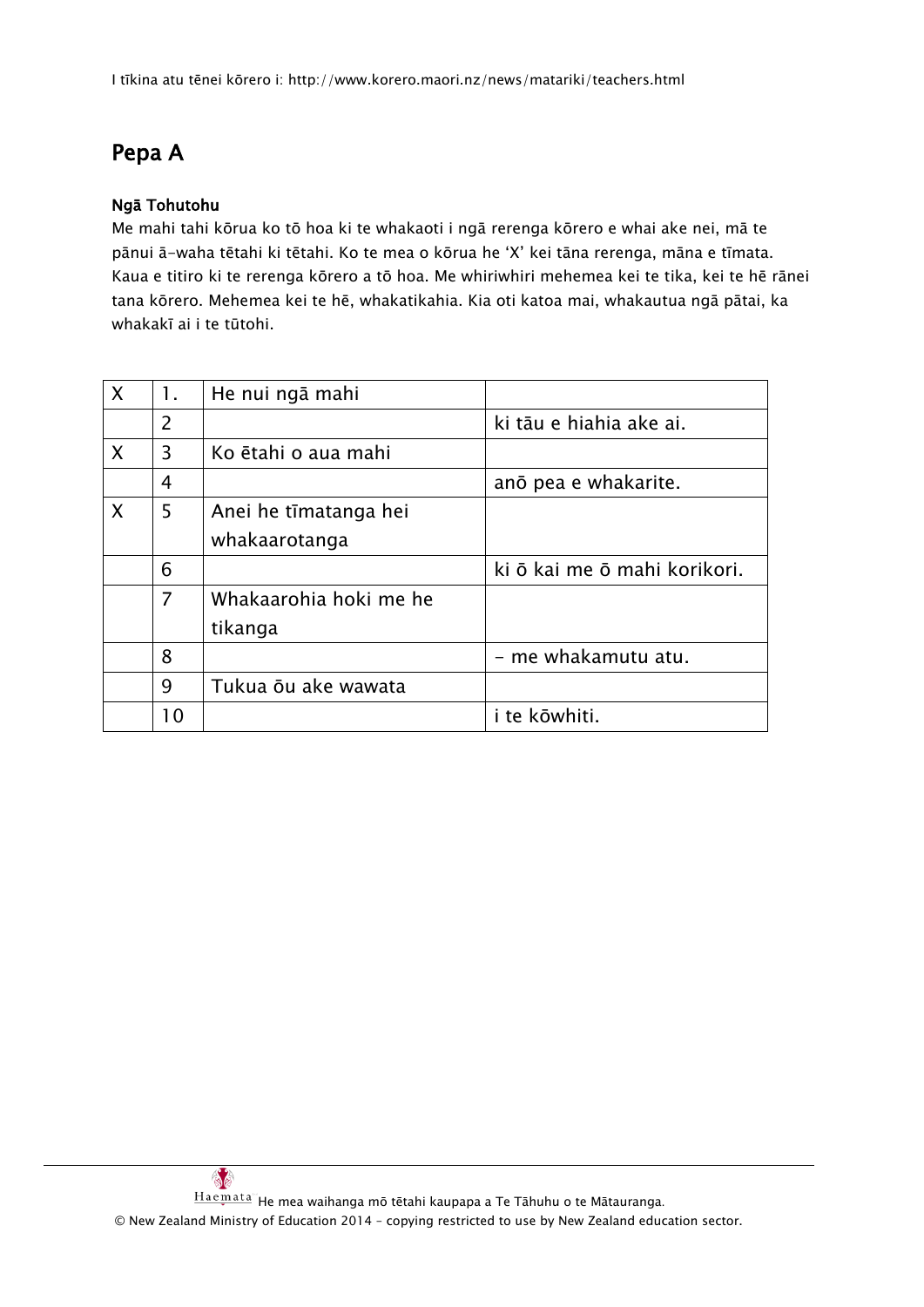# Pepa E

#### Ngā Tohutohu

Me mahi tahi kōrua ko tō hoa ki te whakaoti i ngā rerenga kōrero e whai ake nei, mā te pānui ā-waha tētahi ki tētahi. Ko te mea o kōrua he 'X' kei tāna rerenga, māna e tīmata. Kaua e titiro ki te rerenga kōrero a tō hoa. Me whiriwhiri mehemea kei te tika, kei te hē rānei tana kōrero. Mehemea kei te hē, whakatikahia. Kia oti katoa mai, whakautua ngā pātai, ka whakakī ai i te tūtohi.

|                  | 1.             |                         | ka taea e koe ki te whakanui   |
|------------------|----------------|-------------------------|--------------------------------|
| $\mathsf{X}$     | $\overline{2}$ | i te wā o Matariki,     |                                |
|                  | 3              |                         | ka hāngai tonu ki runga i ngā  |
|                  |                |                         | āhuatanga Māori mō te          |
|                  |                |                         | whakanui                       |
| $\boldsymbol{X}$ | 4              | ko ētahi atu māu        |                                |
|                  | 5              |                         | mā koutou i tēnei tau.         |
| X                | 6              | Te whakapakari tinana - |                                |
|                  |                | titiro                  |                                |
|                  | $\overline{7}$ |                         | whakapai tinana e wātea ana ki |
|                  |                |                         | a koe.                         |
| $\mathsf{X}$     | 8              | Ki te kaipaipa koe      |                                |
|                  | 9              |                         | mō te tau hōu.                 |
| X                | 10             | inā kite koe            |                                |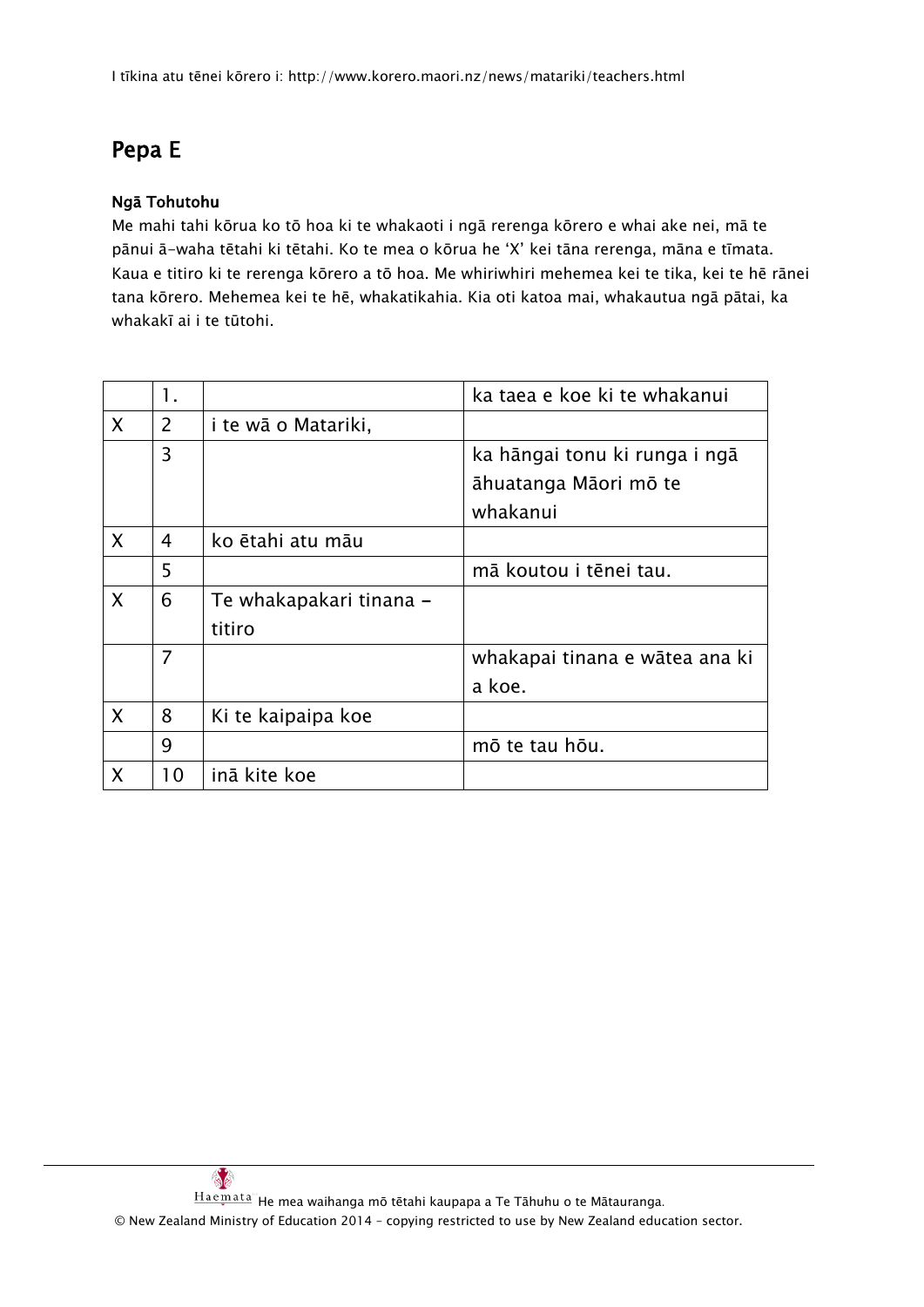## HEI MAHI 9: HE WAIATA

#### Ngā Whetū

nā Hīrini Melbourne

Hora ngā whetū, i te Marae nui Ātea Tītiti tātai ki te uma o Ranginui Mai i te kete a Te Haruru ko te whānau mārama

Hora ngā whetū, i te Marae nui Ātea Tītiti tātai ki te uma o Ranginui Mai i te kete a Te Haruru ko te whānau mārama

> Hinatore, Tautoru, Rehua, Matariki, Kōpu, Whānui, Autahi, Te Mangoroa Te Mangoroa

> > Hora ngā whetū

Reo waiata: Tama Waipara

mai i te kōpae, He Rangi Paihuarere

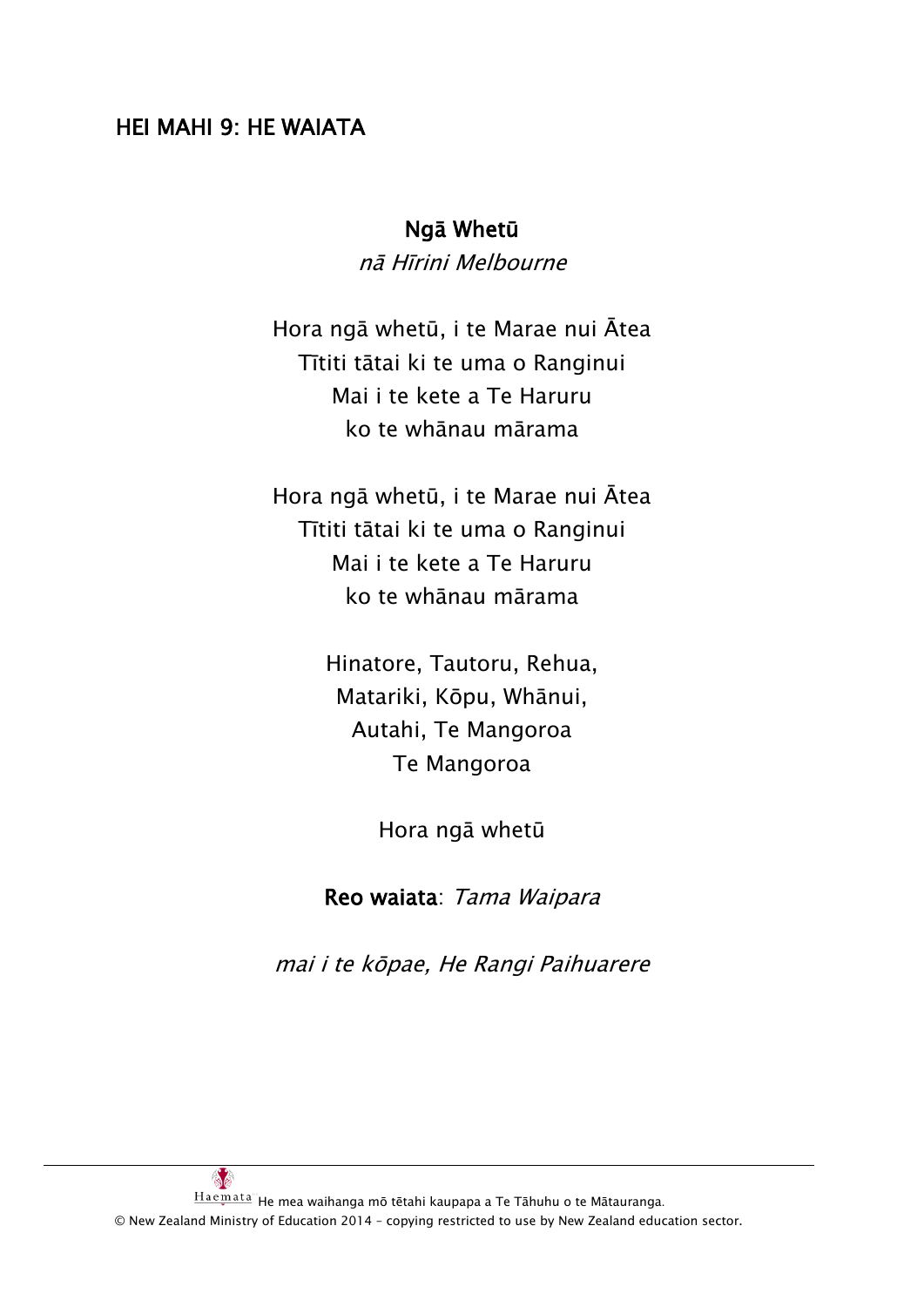#### Hei Whakamārama i te Horopaki

Ia tau, ia tau ka whakanui te whānau Te Kanapu i te ekenga o Matariki. He wā ka noho tahi, ka tuku whakamoemiti, ka kai tahi, ka whakaaroaro, ka wānanga te whānau. I tēnei tau, kāore a Rino, te pōtiki o te whānau, i te hiahia ki te noho ki te whakanui i a Matariki. Ko tāna e hiahia ana, ko te haere i te taha o ōna hoa ki te mātaki i tētahi whitiata hou. Nā tēnei, ka whakahau a Puti, te māmā o Rino, kia kōrero a Hare ki tā rāua pōtiki.

#### Te Whakaari

Kei waho a Hare rāua ko Rino e whakarite ana i ngā kōhatu mō te hāngi. Kei te tino mōhio a Rino he aha te take i hiahia ai tōna pāpā mā rāua e whakarite te hāngi. Nō reira, pukuriri tonu te āhua o Rino.

#### Ngā Kiripuaki

| Rino | (14 ōna tau, te pōtiki o te whānau Te Kanapu) |
|------|-----------------------------------------------|
| Hare | (Te pāpā o Rino)                              |

Kei muri a Rino rāua ko Hare i te kāinga e whakarite ana i te hāngi. He rutu tonu te tuku a Rino i ngā kōhatu.

- 1. Hare: (Paku kata) E hoa, ka mamae ngā kōhatu i a koe. Kei te pukuriri koe ki ngā kōhatu?
- 2. Rino: *(Pukuriri, paku āki)* Ei! Kāo! *(Amuamu)* Kāore te kōhatu e mamae.
- 3. Hare: *(Āta kōrero me te hiahia kata)* Pēnā he rongo te kōhatu, kāore e kore ka mamae. Kāti rā, pēnā kāore koe i te pukuriri ki ngā kōhatu kei te pukuriri koe ki a wai?
- 4. Rino: (Hāmumu) Ki a kōrua ko Māmā.
- 5. Hare: (Āta kōrero) He aha? (Whakatā) Kāore au i te tino rongo.
- 6. Rino: (Wawe te whakautu) Nā te mea, āpōpō kei te hiahia kē au ki te haere ki te taha o ōku hoa.
- 7. Hare: (Āta kōrero) E kī. Ka pēhea pēnā ka pōwhiri koe i ō hoa ki tā tātau hākari āpōpō?



 $Hae$ mata" He mea waihanga mō tētahi kaupapa a Te Tāhuhu o te Mātauranga.

© New Zealand Ministry of Education 2014 – copying restricted to use by New Zealand education sector.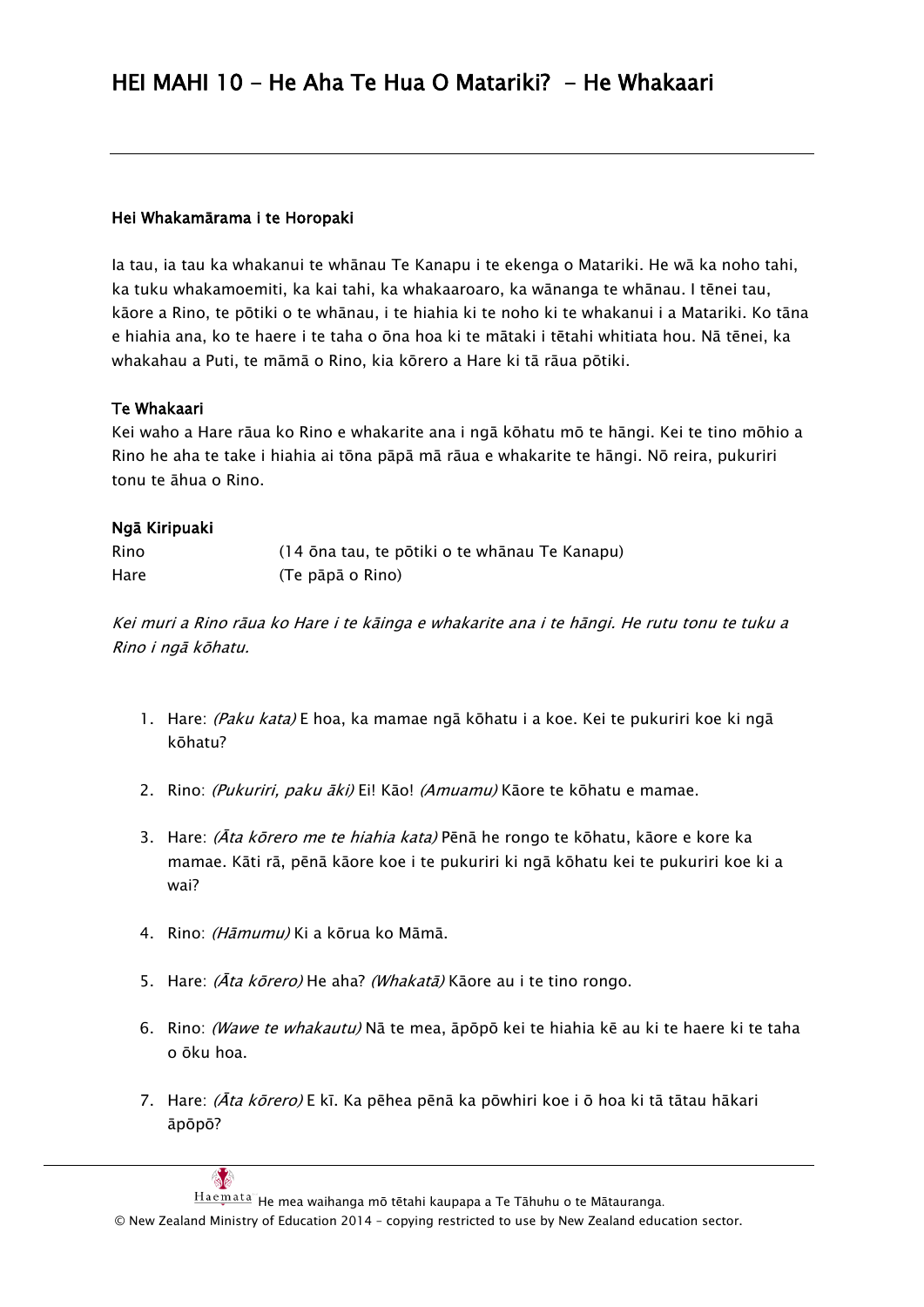- 8. Rino: (Wawe te whakautu) Kāore ōku hoa e mārama ki ā tātou tikanga.
- 9. Hare: (Āta kōrero) E hoa, mēnā he tino hoa ēnā, kāore e kore ka tautoko rātou i tō tono. Kia mutu tā tāua whakarite i te hāngi, ka haere koe ki te pōwhiri i ō hoa.
- 10. Rino: (Mīharo) Hika, E Pā, kāore kē koe i rongo. He hou katoa ki ōku hoa te tikanga o Matariki. *(Amuamu)* He aha te hua o Matariki?
- 11. Hare: (Paku kata) He aha koe i mōhio ai he hou ki ō hoa a Matariki? Kua kōrero atu koe mō Matariki? Tērā pea he mōhio tonu rātou mō Matariki.
- 12. Rino: (Amuamu) Kāo. Kāore rātou e hiahia mōhio mō Matariki. Nōku ērā hoa.
- 13. Hare: (Āta kōrero) E kī rā. Nō reira, koia nei te wā kia mōhio rātou mō Matariki me ōna āhuatanga katoa.
- 14. Rino: *(Paku āki)* Māku e kōrero. *(Amuamu)* Kia mutu ai tō hoki atu. hoki atu. *(Whakatā* poto) Me pēhea taku whakamārama i a Matariki ki ōku hoa? Ko te tau hou ki a rātou ko te tahi o Kohitātea.
- 15. Hare: (Āta kata) Ka pai e hoa. Kōrero atu ki ō hoa, tuatahi, he wā tēnei e whakanui ai te whānau i a Papatūānuku. He wā tuku koha ki a Papatūānuku. Tērā, he rākau, he kōrero paki rānei.
- 16. Rino: (Whakatakē) Engari, ka pēhea a MATARIKI?
- 17. Hare: *(Āta kōrero)* Tuarua, ka whakanui hoki tātou i te whanaungatanga. He ako whakapapa, ako waiata, ako haka, kanikani rānei. Ko te mea nui ko te awhi tahi ko te noho tahi. Kātahi nā te hua o Matariki.
- 18. Rino: (Mīharo) Amm, e Pā, MATARIKI?
- 19. Hare: *(Āta kōrero)* Hmm, a Matariki? Ka rewa a Matariki i te mutunga o Haratua. Koia nei te wā o te tau hou Māori. Ko te wā e whakatā ai te whenua, nā te mea kua tae mai te makariri. Ana, he wā pai mō te whānau, mō te whenua ki te pipiri tahi.
- 20. Rino: *(Ohorere)* Aaa, koinā i karangahia ai ko te marama o Pipiri?
- 21. Hare: *(Paku kata)* Āe e Rino. Ka pipiri te tangata, ka pipiri te kararehe, ka pipiri ngā mea katoa. E ai ki te kōrero, he wā tūhonohono, he wā whakakaha whenua, whakakaha tangata.
- 22. Rino: *(Paku kata)* Āe, āe, Kua rongo, Tūhonohono, whakawhanaunga, whakanui, waiata, haka, whakakaha, te mea, te mea te mea. Tērā ka waiho e au, māu e āta whakamārama a Matariki ki ōku hoa. (Whakatā) Pēnā rātou ka haramai.

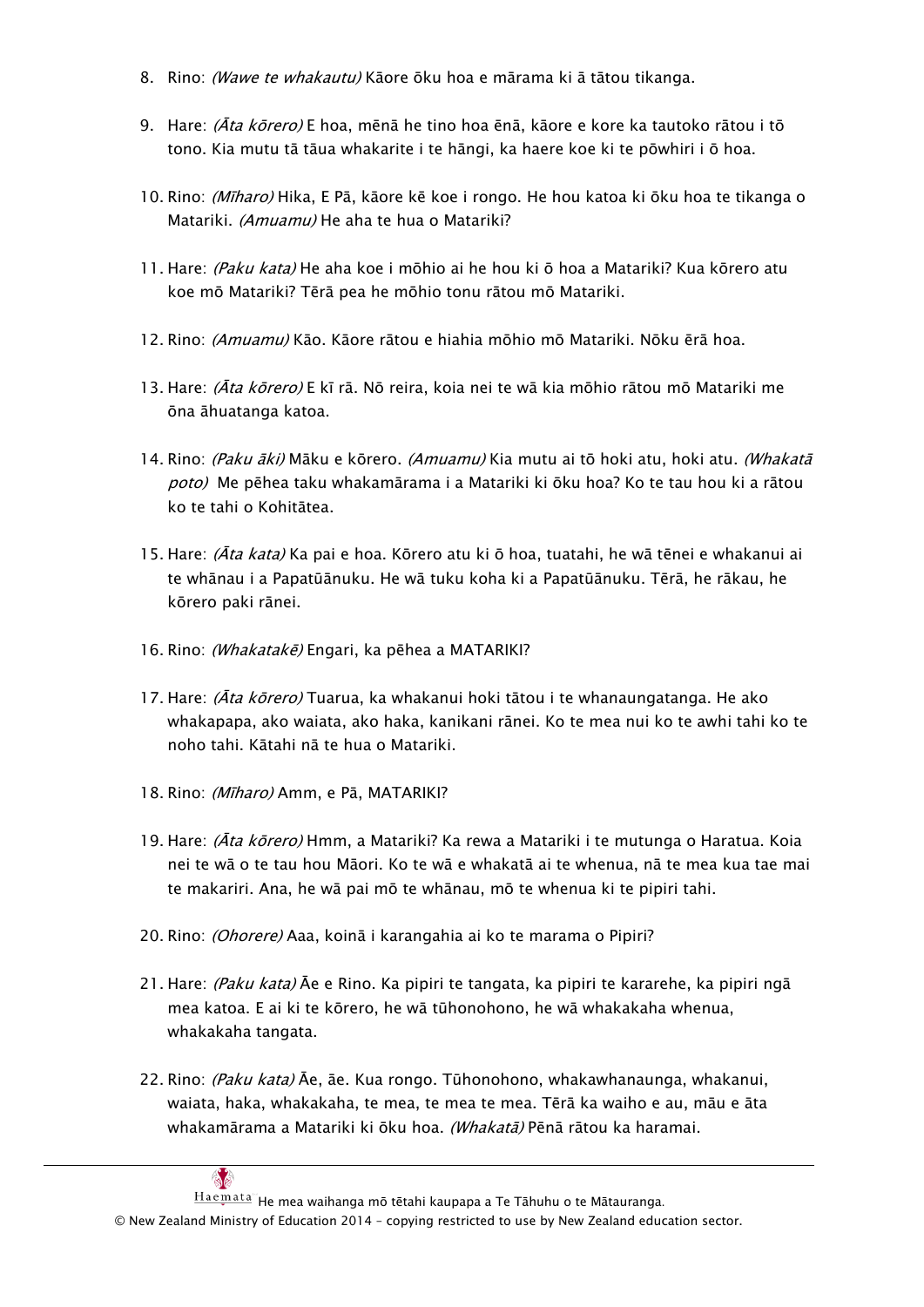- 23. Hare: (Kata) Anā, ka kōrero ki ō hoa kei a rātou te haka tuatahi.
- 24. Rino: (Āki) Pāpā! Ki te kōrero atu ahau i tēnā, kāore e kore ka mataku ki te haramai.
- 25. Hare: (Kata) Ana, kaua e kōrero atu, kāti, kei a koutou ko ō hoa te haka whakamutunga.

26. Rino: (Āki) Pāpā!

27. Hare: (Kata) Ko te mea nui kua mutu tō ruturutu i ngā kōhatu.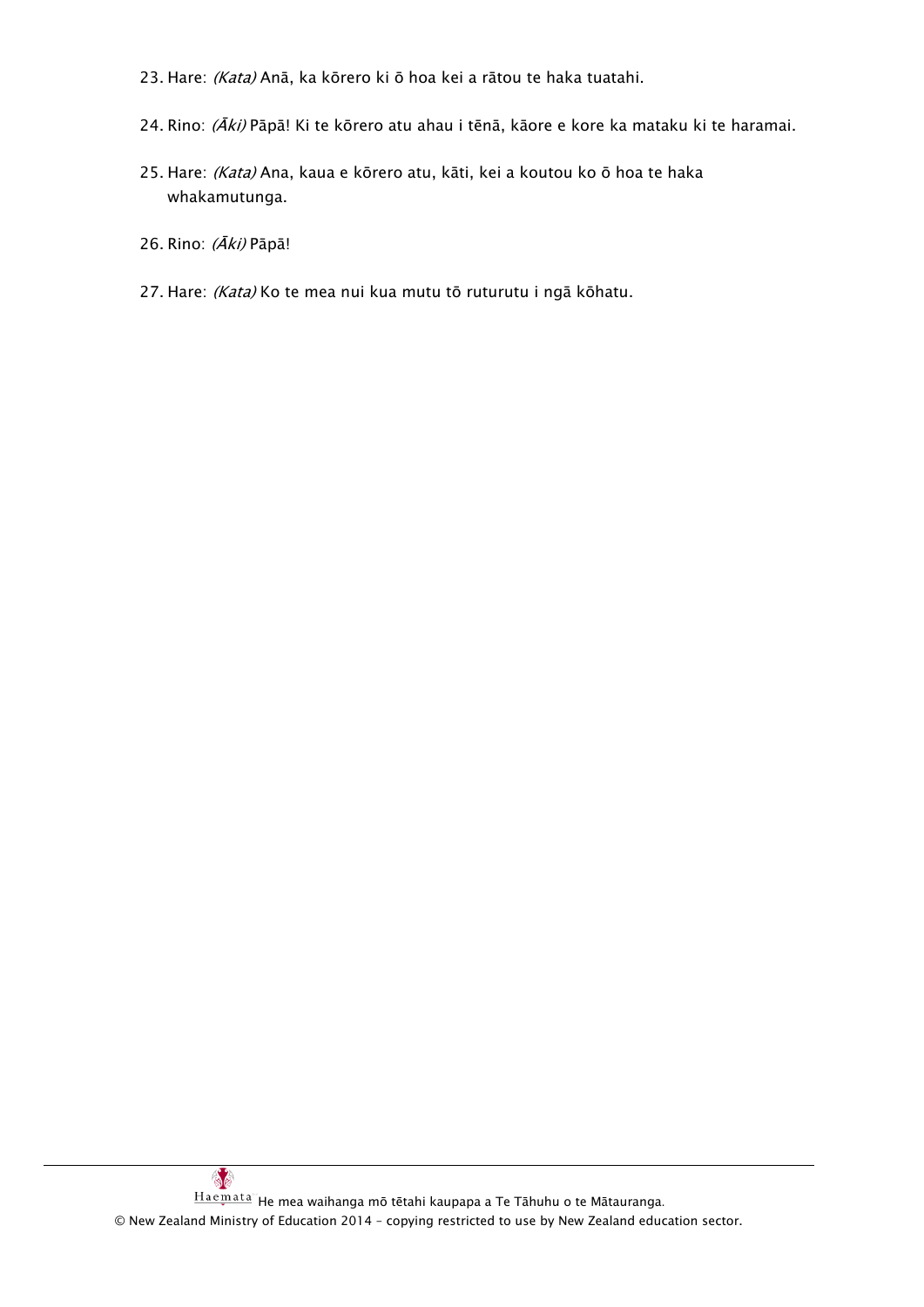# HEI MAHI 12 - He Ako Kupu

Tohua te whakamārama Ingarihi e hāngai ana mō ngā kupu Māori. These words appear in the script, He Aha Te Hua O Matariki? The words and numbers in brackets indicate where you will find the word in the script. Read the word in context to help work out its meaning.

Select the appropriate English meaning for the Māori terms. Write the English term in the third column in to the middle column next to the correct Māori word.

| põtiki (Horopaki)      | reflect, to think about       |
|------------------------|-------------------------------|
| whitiata (Horopaki)    | complain, to grumble          |
| whakaaroaro (Horopaki) | chuck, to throw               |
| take (whakaari)        | youngest in the family        |
| rutu (whakamārama)     | rapid, hurried                |
| amuamu (2)             | movie, film                   |
| hākari (7)             | invite, ask someone to a      |
|                        | celebration                   |
| wawe $(6)$             | to gather together for        |
|                        | warmth,                       |
| tono $(9)$             | feast, to celebrate with food |
| tautoko (9)            | problem, a subject of         |
|                        | concern                       |
| hua (10)               | ascend, to rise               |
| tuku (15)              | to acknowledge someone by     |
|                        | being supportive,             |
| rewa (19)              | benefits, advantages          |
| pipiri (19)            | offer, present a gift         |

 $\mathbb{S}^2$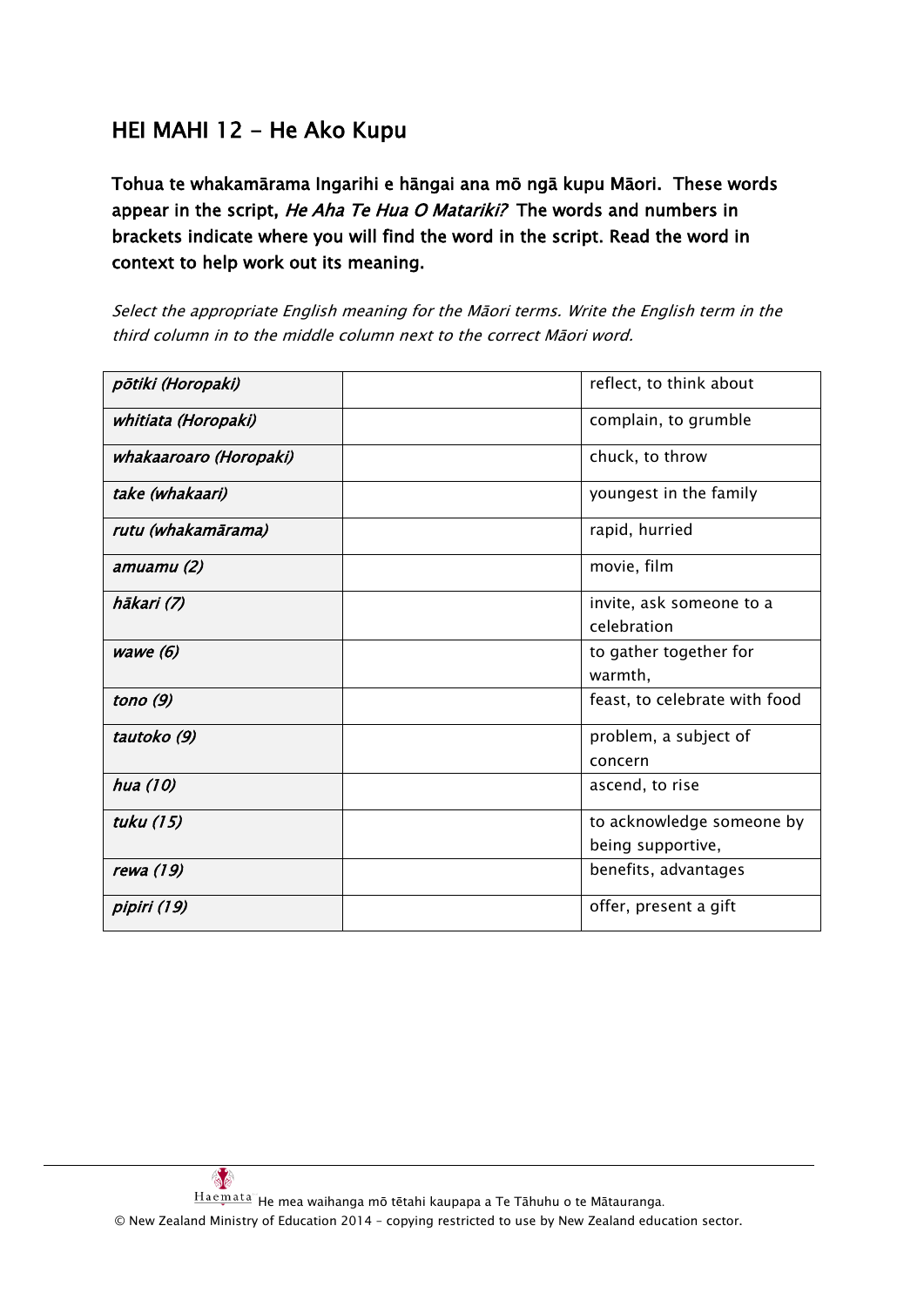# HEI MAHI 12 – He Mahi Pānui

Tuhia/Kōwhirihia te whakautu e tika ana. Write/Select the appropriate reply.

- 1. Ko wai te māmā o Rino?
- 2. Ko te take i kore ai a Rino i hiahia ki te noho i te taha o te whānau nā:
- a) tōna mataku i a Matariki;
- e) tōna mōhio kāore e pai ngā kai a te whānau;
- i) tōna hiahia ki te haere i te taha o ōna hoa.
- 3. Ko tētahi o ngā tino hua i te wā o Matariki:
- a) ko te kaha o te whānau ki te whawhai;
- e) ko te whakahoki i tētahi oranga ki te whenua;
- i) ko te wehewehe o te tangata.
- 4. Ko tētahi o ngā tikanga o Pipiri ko te wā:
- a) noho piritata te whānau ki te whakamahana i a rātou mā te wānanga, mā te kōrero, mā te whakawhanaunga;
- e) noho pukuriri ngā kararehe;
- i) noho pukuriri te whānau ki a rātou anō.
- 5. Ko te wā ka rewa a Matariki ko te:
- a) marama o Kohitātea;
- e) mutunga o Haratua;
- i) tīmatanga o Mahuru.

 $\mathbb{S}^2$ 

6. Tuhia tētahi kaupapa whakanui a tō kura, a tō whānau rānei i a Matariki.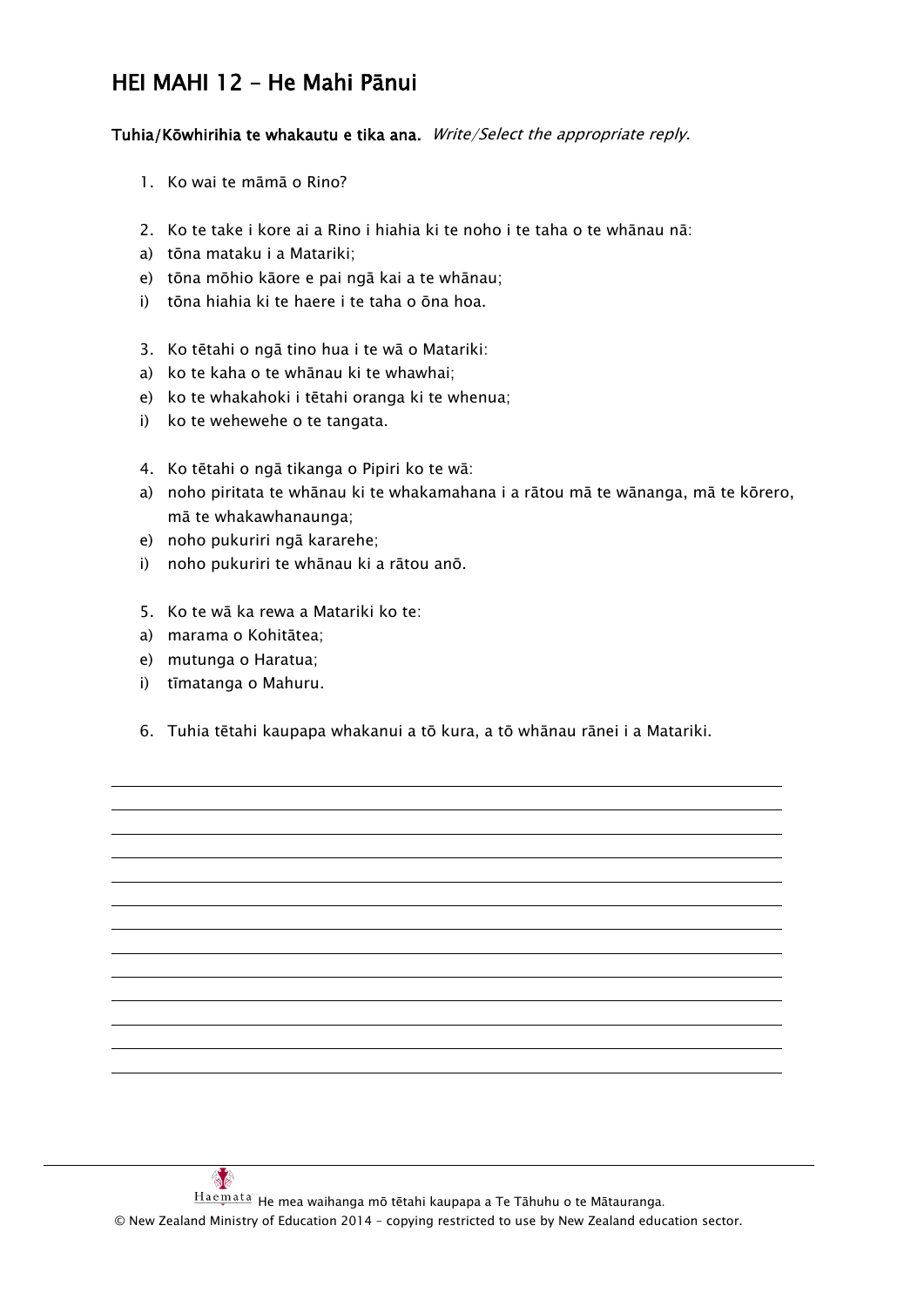# Hei Mahi 13 – Tūhonohono rerenga kōrero

Ngā rerenga weherua/Split sentences. Kua hauruatia ngā rerenga kōrero e whai ake nei. Tūhonotia ngā tīmatanga o te rerenga kōrero kei te taha mauī ki te taha matau. The following are split sentences. The task is to match the two parts so that they make sense.

MAUĪ **MATAU** 

| Ka rewa a Matariki       | kei te noho katoa tātou ki te kai tahi, ki<br>te kōrero tahi. |
|--------------------------|---------------------------------------------------------------|
| Pōwhiritia ō hoa engari, | ka haramai rātou ki te tautoko i tō tono.                     |
| Ahakoa tō pukuriri       | ko te tohu o te tīmatanga o te tau Māori.                     |
| Mēnā he tino hoa ēnā     | ka whakapiripiri te tangata, te kararehe,<br>te whenua.       |
| Ko te wā o Pipiri        | ko tā rātou he tū ki te haka.                                 |

# Hei Mahi 14 – Whakapākehātia

Kia tūhonotia e koe ngā rerenga weherua tēnā whakapākehātia. Once you have joined the split sentences translate the sentence into English.

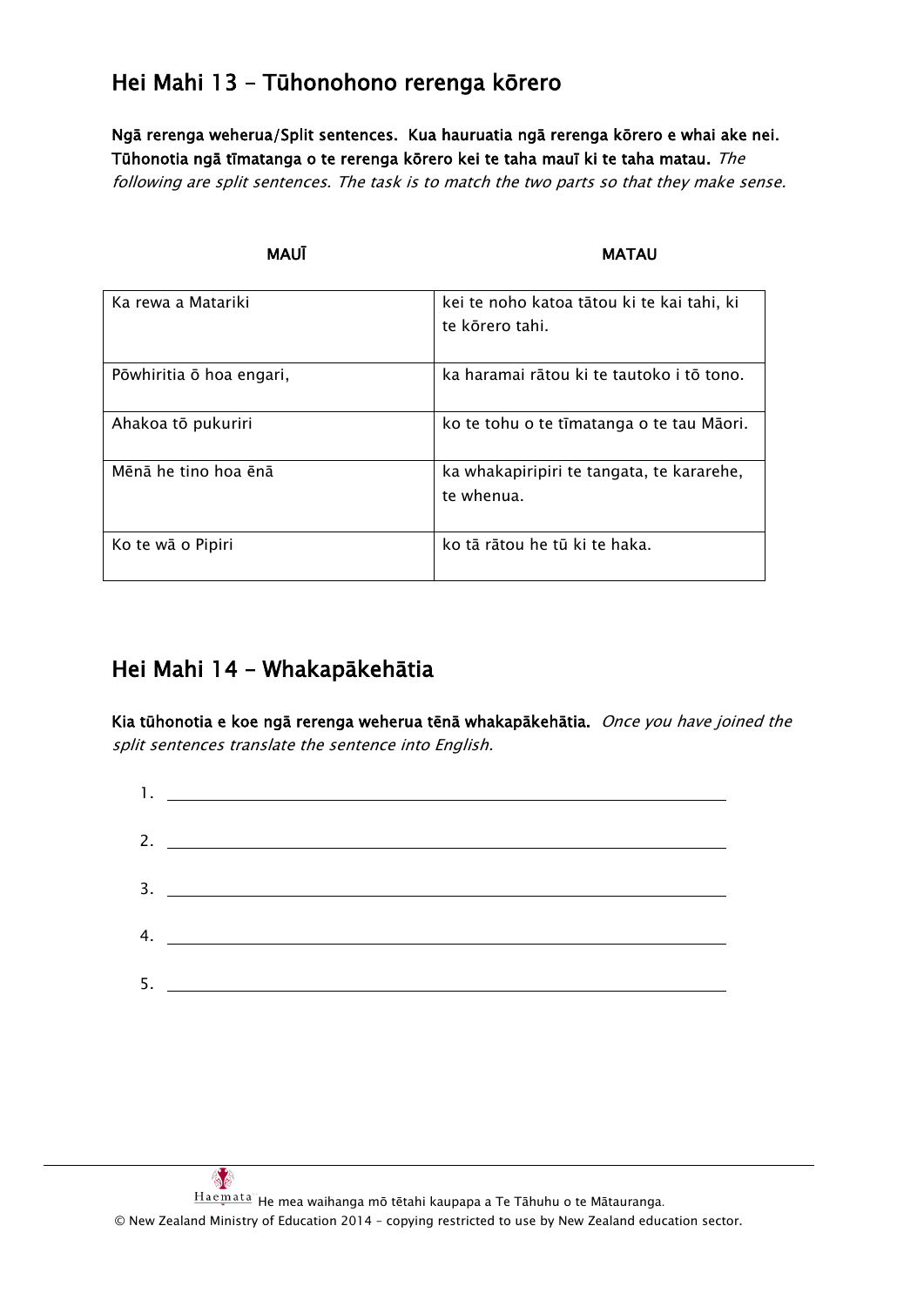# Hei Mahi 15 – He Rerenga Whakaari

Kei te hē te raupapatanga o ngā kōrero a Rino rāua ko Wētini e whai ake nei. Ko tāu he āta pānui ka whakatika haere i te raupapa. Tuhia ngā nama mai i te 1-6. Kua tuhia te rerenga tuatahi hei āwhina i a koe. The following conversation between Rino and his best friend Wētini is out of order. The task is to organise the dialogue so it makes sense. Number the dialogue boxes from 1-6. The first sentence is marked No. 1.

#### Te Horopaki

Kei te kōrero a Rino ki tētahi o ōna tino hoa ki a Wētini mō Matariki. Nā tōna papa, nā Hare, i tono a Rino kia pōwhiritia ōna hoa ki tā rātou whakanui. Ko te tino wawata o Rino kia whakahē a Wētini i te tono.

#### The Context

Rino is talking with Wētini, one of his friends. Rino's father has asked his son to invite his friends to their Matariki celebration. Rino hopes that Wētini is going to refuse the invitation.

Wētini: (Whakatoi) E kī rā e Rino! He roro tonu ō mātou. He aha te wā?

Wētini: (Ohorere) He aha te mahi āpōpō?.

Rino: (Kata) 6 karaka. Kei te mārama koutou mō Matariki?

1.

Rino: (Āta kōrero) Hei, ka hiahia koutou ko Phil mā ki te haramai ki tō mātou kāinga āpōpō?

Wētini: (Kata) Kei te mārama te ao mō Matariki. He aha ā mātou hei mau atu āpōpō?

Rino: *(Āta kōrero)* Oo. Ko te whakanui a taku whānau i a Matariki. Tērā ka maroke ki a koutou!

Rino (Kata) Ko ō koutou reo noa iho bro. (Kata) Kei a mātou te katoa.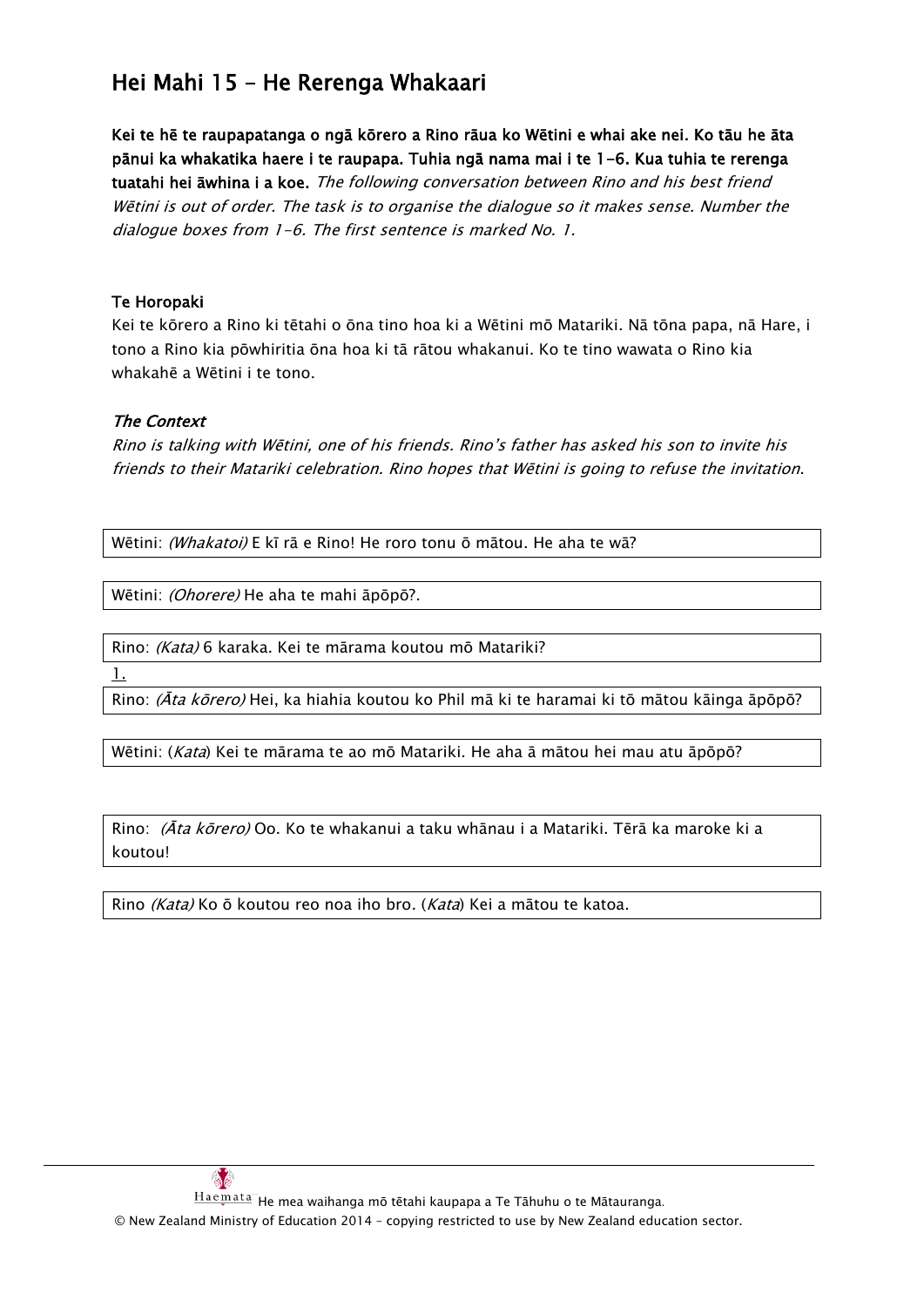# HEI MAHI 16 – Mai i te takitahi ki te takitini

Tīnihia ngā rerenga kōrero i raro nei mai i te takitahi ki te takitini. Change the following sentences from singular to the plural.

- Tauira: Kei te haere au ki te toa. (kotahi) Kei te haere māua/mātou ki te toa. (maha)
	- 1. He reka ki a koe ngā kai hāngi. He reka ki a \_\_\_\_\_\_\_\_\_\_\_\_\_\_\_\_\_\_\_ ngā kai hāngi.
	- 2. Ka pōwhiritia e ia ōnā hoa.
	- 3. Ka pōwhiritia e \_\_\_\_\_\_\_\_\_\_ o \_\_\_\_\_\_\_\_\_ hoa.
	- 4. Nā te mea nōku ērā hoa. Nā te mea **nō** \_\_\_\_\_\_\_\_\_\_\_ tērā kuia.
	- 5. Kei te pukuriri koe ki te kōhatu! Kei te pukuriri \_\_\_\_\_\_\_\_\_ ki \_\_\_\_\_\_\_ kōhatu!
	- 6. Na wāi tēnā kōrero? Na wāi \_\_\_\_\_\_\_\_\_ kōrero?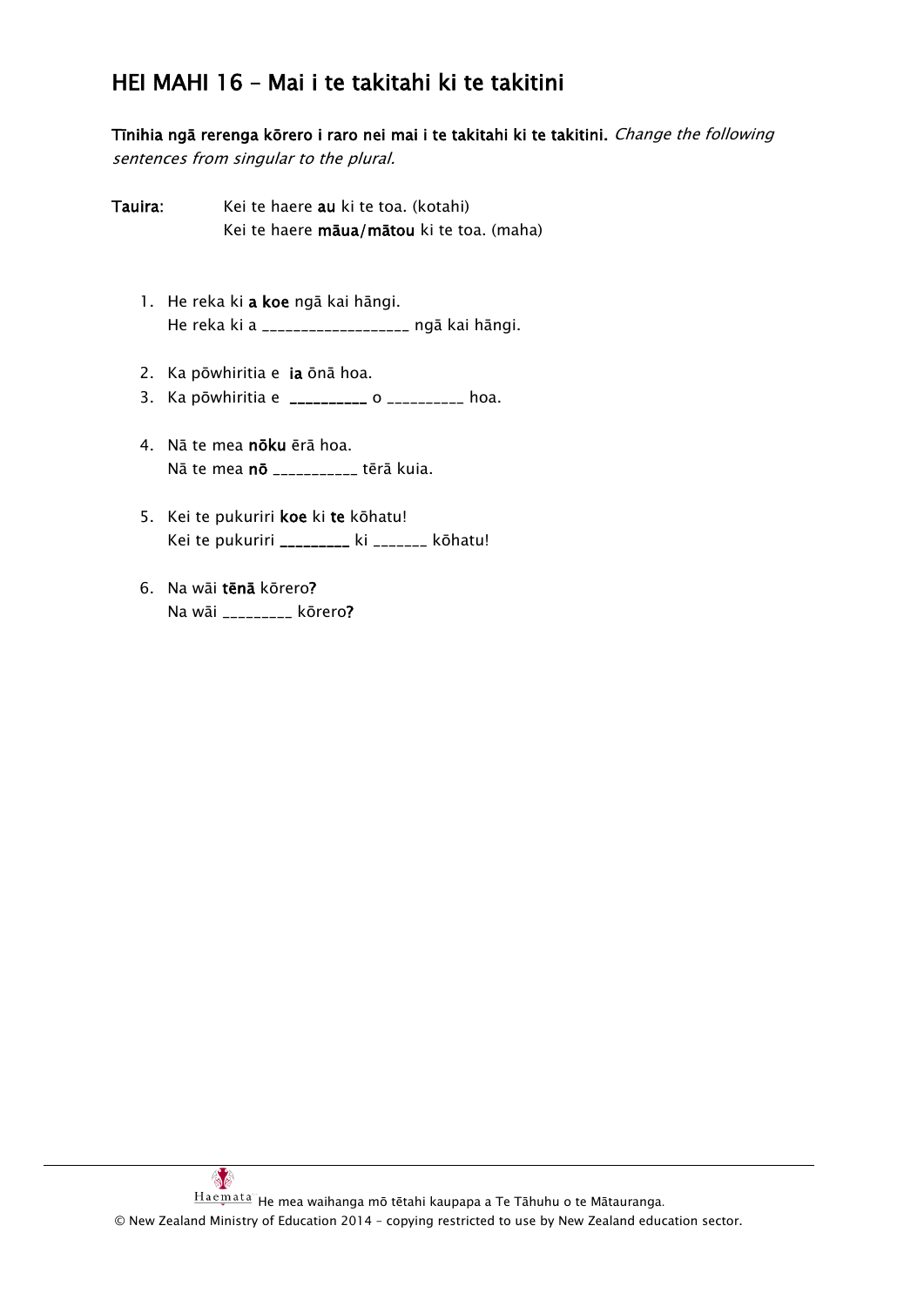# Hei Mahi 17 – Te Tuhi Whakaari

Me mahi takirua, takitoru rānei.

Tuhia tētahi whakaari mō tētahi tokorua, tokotoru rānei e tautohe ana mō tētahi tikanga Māori kāore e rata ana/e rata ana rānei ki tō kura. Kia 15-20 ngā whakawhitinga. Me uru te wairua katakata, whakatoi, pukuriri hoki. Whakamahia wētahi nuka reo, pēnei i te kīwaha, te pepeha, te whakapehapeha, te kīanga huri hāngai me wētahi atu hai whakangahau i tā koutou tuhinga.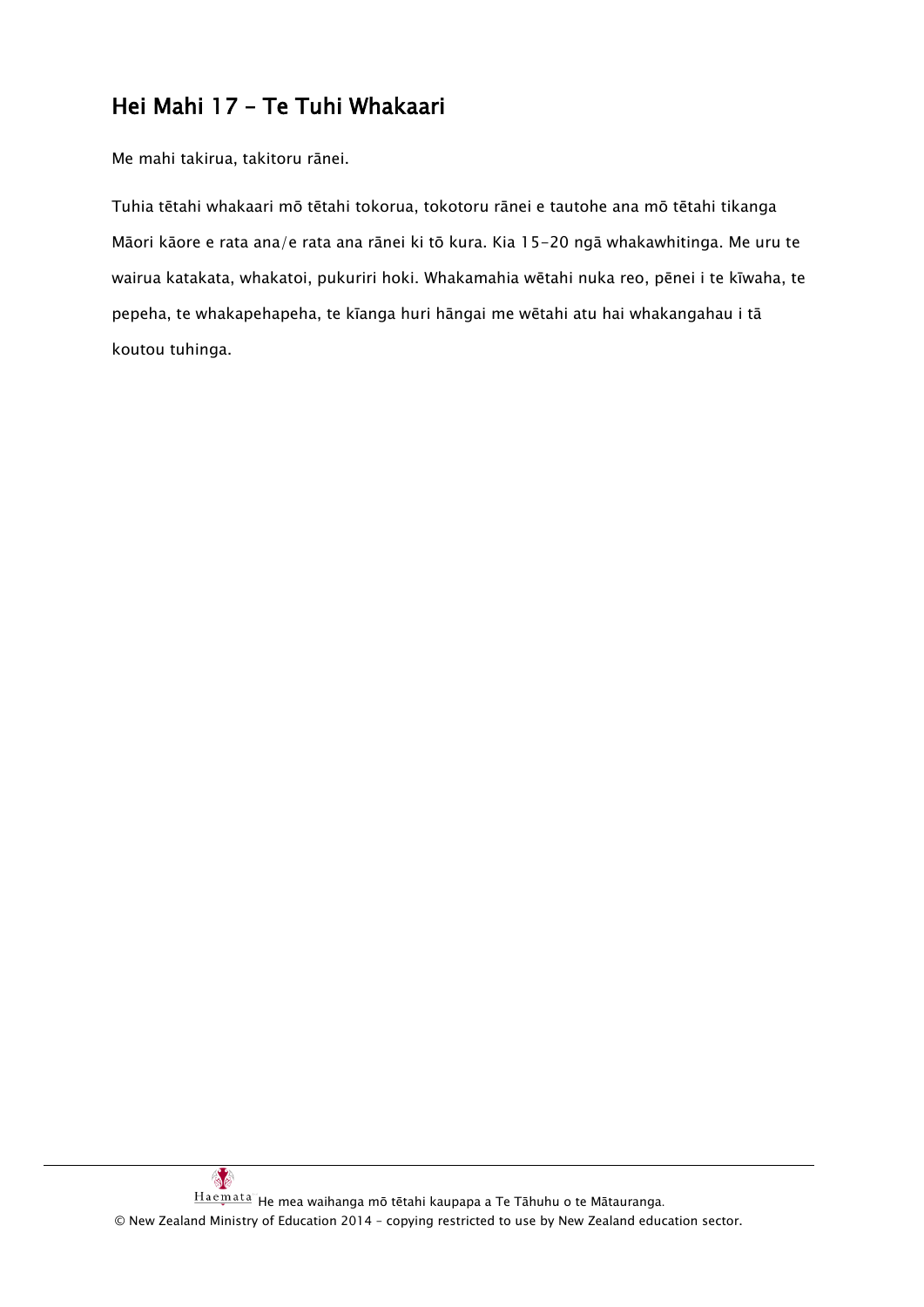# NGĀ MARAMA O TE TAU

E mōhiotia ana i tīmata te tau o te ao o nehe i te marama o Pipiri, kaua i te marama o Kohitātea, engari i whāia ko tā te Pākehā kia ngāwari ai te ākona o ngā ingoa tuaukiuki nei. Ko ēnei ingoa e haria nei e Te Taura Whiri i te Reo Māori, ko ngā mea i hoatu ai e Tūtakangāhau o Maungapōhatu ki a Te Pēhi.

#### Kohi-tātea

Kua makuru te kai; ka kai te tangata i ngā kai hou o te tau. (Ko te kohinga tēnei i ngā hua o te tāteatanga.)

#### Hui-tanguru

Kua tau te waewae o Ruhi ki te whenua. (Ko Ruhi te wahine a Rehua, ā, ko tāna he whakaruhi i te tangata. Arā, he wā whakatā, kua ngenge noa iho i te wera.)

#### Poutū-te-rangi

Kua hauhakea te kai. (He whetū tēnei e kitea ana i tēnei wā o te tau. Ko tōna ingoa Pākehā ko Altair. Ko te tino ekenga o te Rā ki tōna taumata.)

#### Paenga-whāwhā

Kua putu ngā tupu o ngā kai i ngā paenga o ngā māra. (Ko te wā e paea ai ngā tātā ki rahaki; arā, ko ngā whāwhātanga atu a te ringa kua paenga ki rahaki.)

#### Haratua

Kua uru ngā kai ki te rua, kua mutu ngā mahi a te tangata. (Ko te tino tikanga o te kupu haratua he tapahi, he tārai. Tētahi atu tikanga o tēnei kupu he whakangā.)

#### **Pipiri**

Kua piri ngā mea katoa i te whenua i te mātao, me te tangata. (E mārama ana tēnei, ka piri tahi kia tata tētahi ki tētahi kia mahana ai.)

#### Hōngongoi

Kua tino mātao te tangata, me te tahutahu ahi, ka pāinaina. (Ko te tikanga o te hōngoingoi he noho koromeke i mua i te ahi.)

#### Here-turi-kōkā

Kua kitea te kainga e te ahi ngā turi o te tangata. (Nā te noho koromeke, ko ngā turi o te tangata ka tino rongo i te mahana.)

#### Mahuru

Kua pūmahana te whenua me ngā otaota, me ngā rākau. (Ko te wā o te tau e kīia nei ko kōanga. Ko te tikanga ia o te kupu mahuru ko te tau o ngā whakaaro, ko te āta tau.)